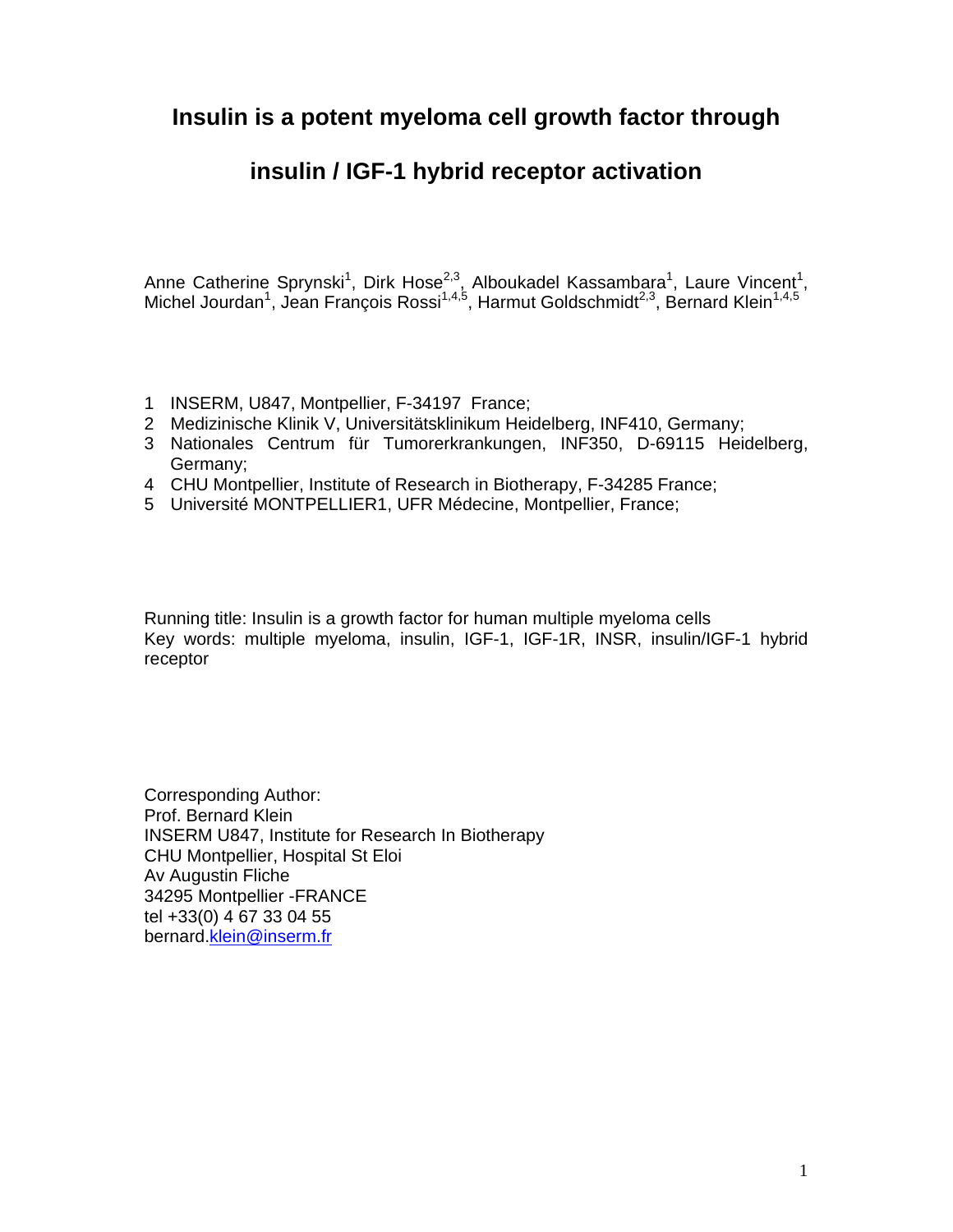#### **Abstract**

Insulin and insulin growth factor type 1 (IGF-1) and their receptors are closely related molecules but both factors bind to the receptor of the other one with a weak affinity. No study has presently documented a role of insulin as a myeloma growth factor (MGF) for human multiple myeloma cells (MMC) whereas many studies have concluded that IGF-1 is a major MGF. IGF-1 receptor (IGF-1R) is aberrantly expressed by MMC in association with a poor prognosis. We show here that insulin receptor (INSR) is increased throughout normal plasma cell differentiation. *INSR* gene is also expressed by MMC of 203/206 newly-diagnosed patients. Insulin is a MGF as potent as IGF-1 at physiological concentrations and requires the presence of insulin/IGF-1 hybrid receptors, stimulating INSR<sup>+</sup>IGF-1R<sup>+</sup> MMC, unlike INSR<sup>+</sup>IGF-1R<sup>-</sup> or INSR<sup>-</sup>IGF-1R<sup>-</sup> MMC. Immunoprecipitation experiments indicate that INSR is linked with IGF-1R in MMC and that insulin induces both IGF-1R and INSR phosphorylations and vice versa. In conclusion, we demonstrate for the first time that insulin is a MGF as potent as IGF-1 at physiological concentrations and its activity necessitates insulin/IGF-1 hybrid receptor activation. Further therapeutic strategies targeting the IGF-IGF-1R pathway have to take into account neutralizing the IGF-1R-mediated insulin MGF activity.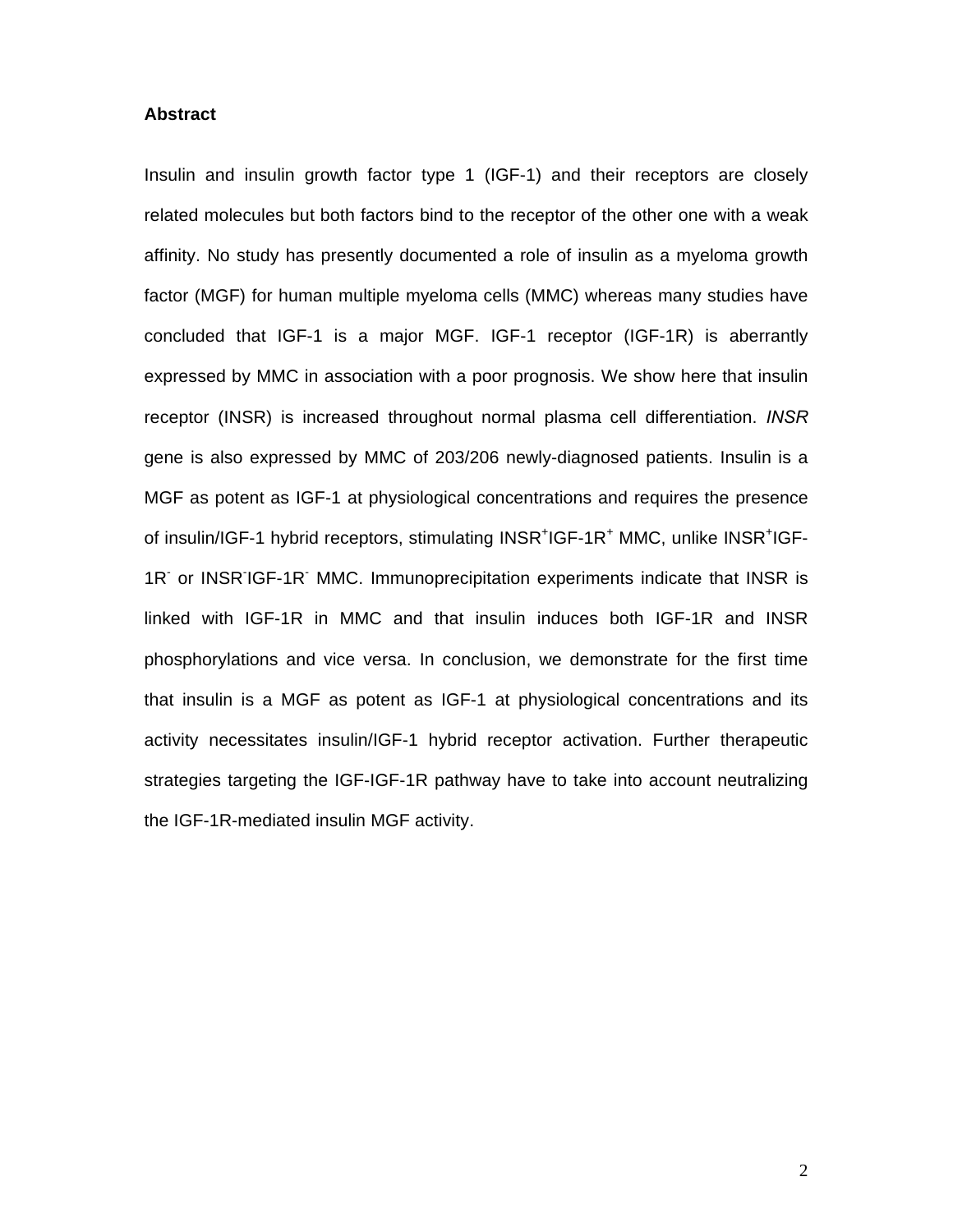#### **Introduction**

Many reports have documented a role of insulin as well as of IGF-1 as growth factors in a variety of cancers  $^1$ . Insulin and IGF-1 and their receptors are closely related molecules. A role of insulin has not been investigated carefully in multiple myeloma (MM), a clonal B-cell neoplasia characterized by the accumulation of malignant plasma cells (MMCs) within the bone marrow. In a study published in 1993, a high insulin concentration (400-fold higher than the physiological concentrations) was reported to increase slightly the proliferation of one myeloma cell line  $2$ . A role of insulin could be of importance since IGF-1 is the most important of the phethora of myeloma cell growth factors (MGF) that has been described  $^3$ . In particular, the MGF activity of IL-6, HB-EGF or HGF is partly dependant on an IGF-1/IGF-1R loop <sup>4</sup>. IGF-*1R* is only expressed by the MMCs, unlike normal plasma cells, and patients with *IGF-1Rpresent* MMC had a significantly shorter survival than patients with *IGF-1Rabsent* MMC  $4-6$ .

Insulin and IGF-1 receptors share 60% overall amino acid sequence homology and 84% homology in their tyrosine kinase domains  $^7$ . They are tetrameric glycoproteins composed of 2 extracellular α-subunits and 2 transmembrane β-subunits linked by disulfide bonds <sup>7</sup>. The  $\alpha$ - and β-subunits are encoded by a single gene, whose gene product is glycosylated, proteolytically cleaved, and crosslinked by cysteine bonds to form a functional transmembrane αβ chain. The extracellular α-chain is involved in ligand binding and the intracellular β-chain includes the tyrosine kinase domain  $1$ . IGF-1, IGF-2 and insulin - the ligands of these receptors - have also high sequence and structure similarity. This high sequence and structural homology between the receptors and between their ligands result in cross-talks between IGF-1 and insulin signaling. IGF-1R and INSR can heterodimerize leading to the formation of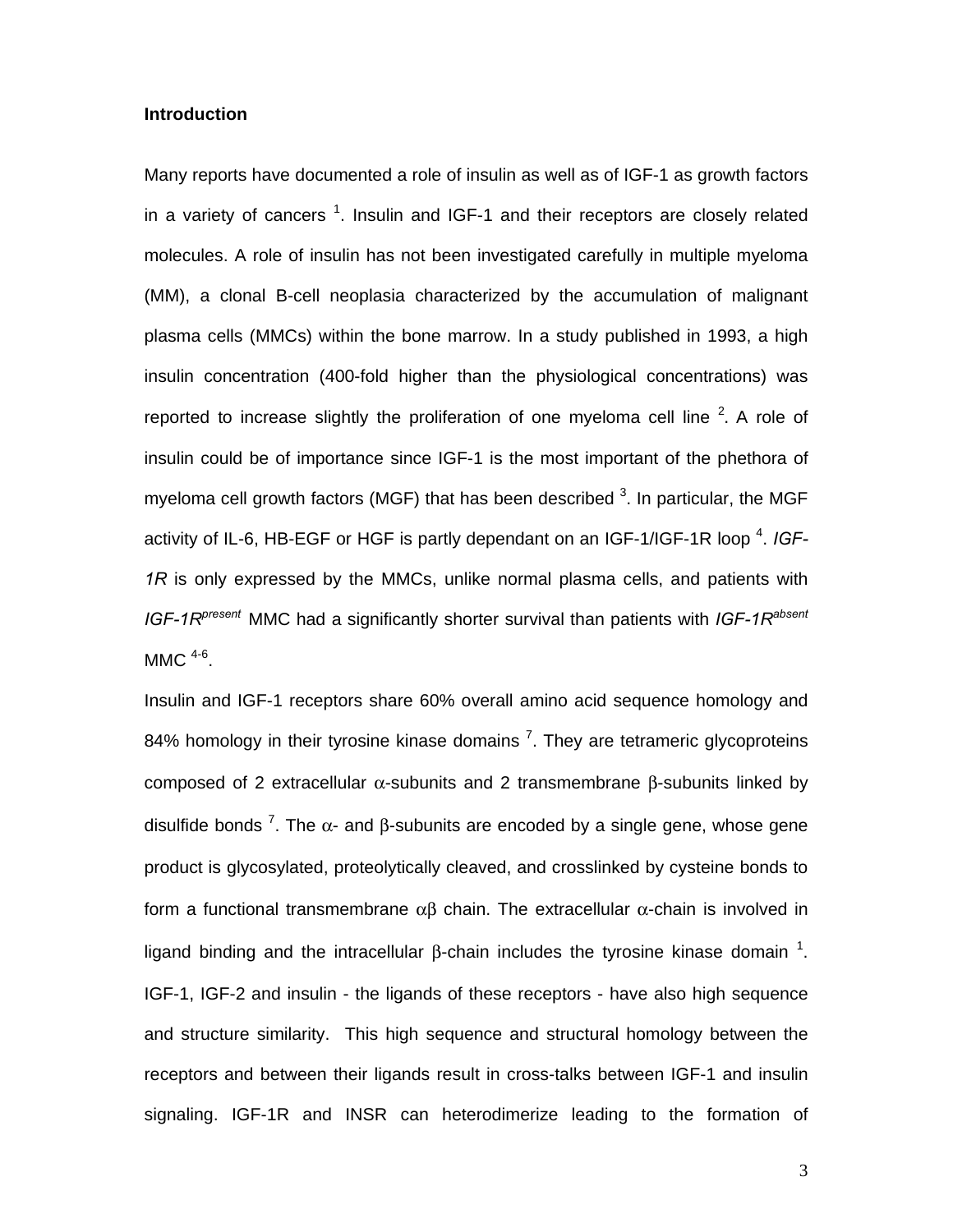insulin/IGF-1 hybrid receptors (hybrid-R), which comprises one  $\alpha$ - and one β-subunit of each receptor <sup>8</sup>. INSR exists in 2 isoforms, which differ by exon 11 splicing - INSR-A (INSR<sup>-ex11</sup>) and INSR-B (INSR<sup>+ex11</sup>) - yielding to 2 possible hybrid-Rs: hybrid-R<sup>A</sup> and hybrid-R<sup>B</sup>. The ligands of these hybrid-Rs are controversially discussed. Whereas IGF-1 and IGF-2 can bind with high affinity to IGF-1R only and insulin to INSR only, Pandini et al. have shown that IGF-1, IGF-2 and insulin may bind to hybrid-R<sup>A</sup> (IGF-1R/INSR-A) with high affinity <sup>8</sup>. Only IGF-1 can bind hybrid-R<sup>B</sup> with a high affinity, IGF-2 with a weaker affinity and insulin insignificantly <sup>8</sup>. Contrarily to these data, Slaaby *et al*. found that these 2 hybrid-Rs have similar binding properties as the IGF-1R homodimer <sup>9</sup>. They can bind IGF-1 and IGF-2 with high affinity and insulin with a very low affinity. Thus, the biological role of the hybrid-R is still unclear. Although they share strong homologies, the homodimeric receptors - IGF-1R and INSR - have different functions: IGF-1R signaling is predominantly involved in cell growth regulation whereas INSR signaling controls carbohydrate metabolism regulation<sup>1</sup>.

In this study, we have shown that insulin has a similar effect as IGF-1: insulin is an anti-apoptotic and proliferation factor for myeloma cells. The mechanism of action likewise includes AKT and MAPK phosphorylations. The growth factor activity of insulin necessitates an activation of IGF-1R. Only INSR<sup>+</sup>IGF-1R<sup>+</sup> myeloma cell lines can be stimulated by insulin, unlike INSR<sup>+</sup>IGF-1R<sup>-</sup> myeloma cell lines. In agreement, the insulin growth activity is inhibited by an anti-INSR mAb but also by an IGF-1R kinase inhibitor or an anti-IGF1R mAb. We show the presence of INSR/IGF-1R heterodimers at the cell surface of HMCLs and that insulin induces both IGF-1R and INSR phosphorylations. This MGF activity of insulin through insulin/IGF-1 hybrid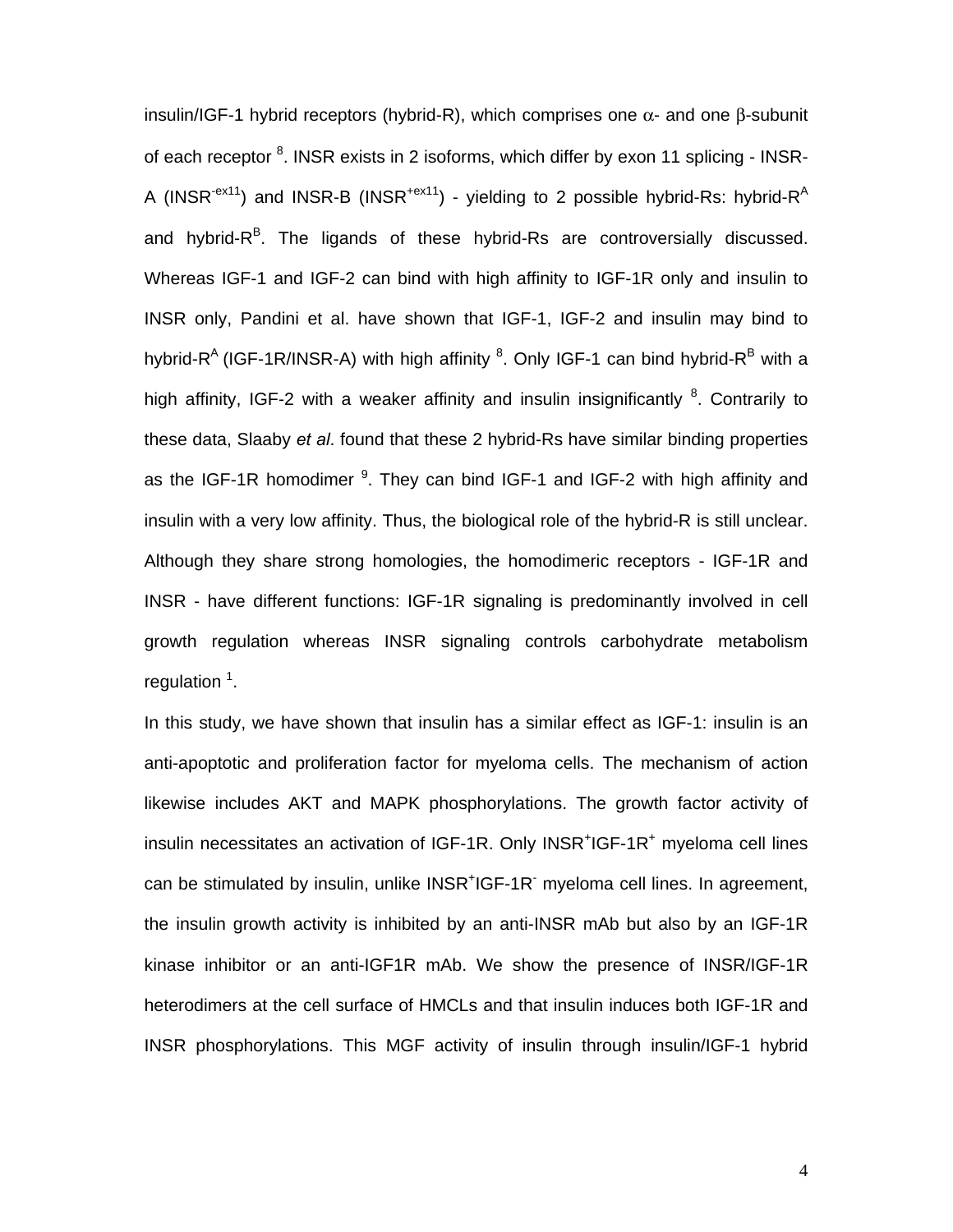receptors is of importance for the development of strategies aiming the neutralization MMC survival and proliferation triggered by IGF-1R activation in MMC.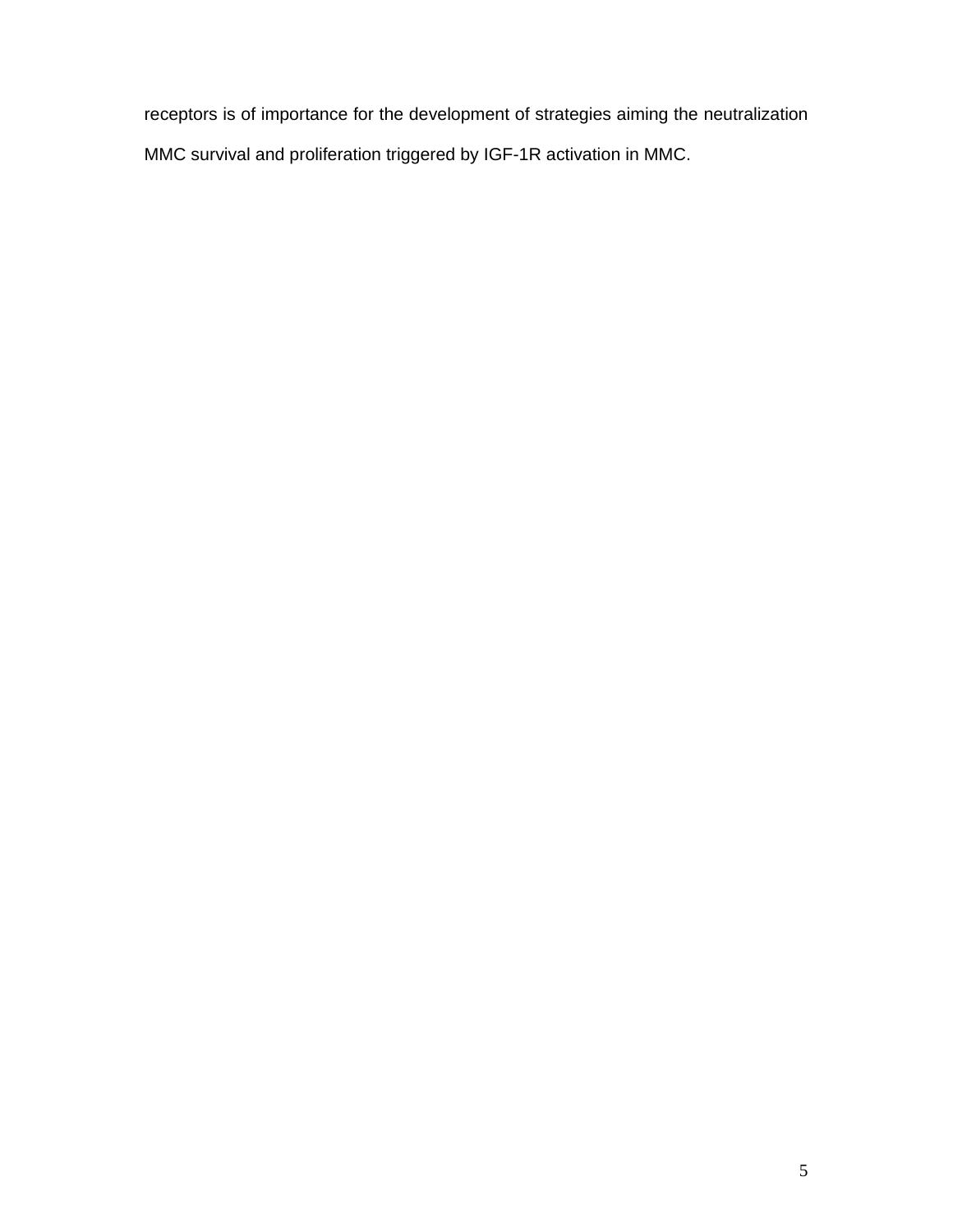#### **Materials and Methods**

#### **Cell samples**

The 14 human myeloma cell lines (HMCLs) were obtained in our laboratory (XG HMCLs)<sup>10</sup>, provided by Dr Pellat-Deceunynck (BCN, Nantes, France), or purchased from ATCC (NCI-H929, LP-1, OPM2, L363, Rockville, MD, USA). They were maintained in RPMI1640 (Gibco Invitrogen, France), 10% fetal bovine serum (FBS, PAA laboratory GmbH, Austria) and for the IL-6-dependant cell lines, with 2 ng/ml of IL-6. CD27<sup>+</sup> memory B cells (MBCs), in-vitro generated polyclonal plasmablasts (D7 PBs, CD20 CD38<sup>++</sup>CD138 cells) and plasma cells (D10 PCs, CD20 CD38<sup>++</sup>CD138 cells) were obtained as previously described  $11$ . Normal bone marrow plasma cells (BMPCs) and MMC of 206 patients with previously untreated MM were purified as described  $^{12}$ . These patients presenting with previously untreated MM (n=206) at the University Hospitals of Heidelberg and Montpellier and the healthy normal donors were included in the studies approved by the institutional review board of the Medical Faculty of the Ruprecht-Karls-University Heidelberg, Germany and the institutional review board of the CHU Montpellier, France, for the respective patients. Written informed consent was obtained in accordance with the Declaration of Helsinki. These 206 patients were treated with high dose therapy (HDC) and autologous stem cell transplantation (ASCT) and were termed in the following Heidelberg-Montpellier (HM) series. Bone marrow of patients with MM was obtained for routine follow up and excess cells were used with written consent of the patients.

#### **Reagents**

Recombinant human IL-6 was purchased from Abcys SA (Paris, France), recombinant human IGF-1 from R&D Systems (Minneapolis, MN), and recombinant human insulin from Roche Diagnostics (Basel, Switzerland). The B-E8 anti-IL6 mAb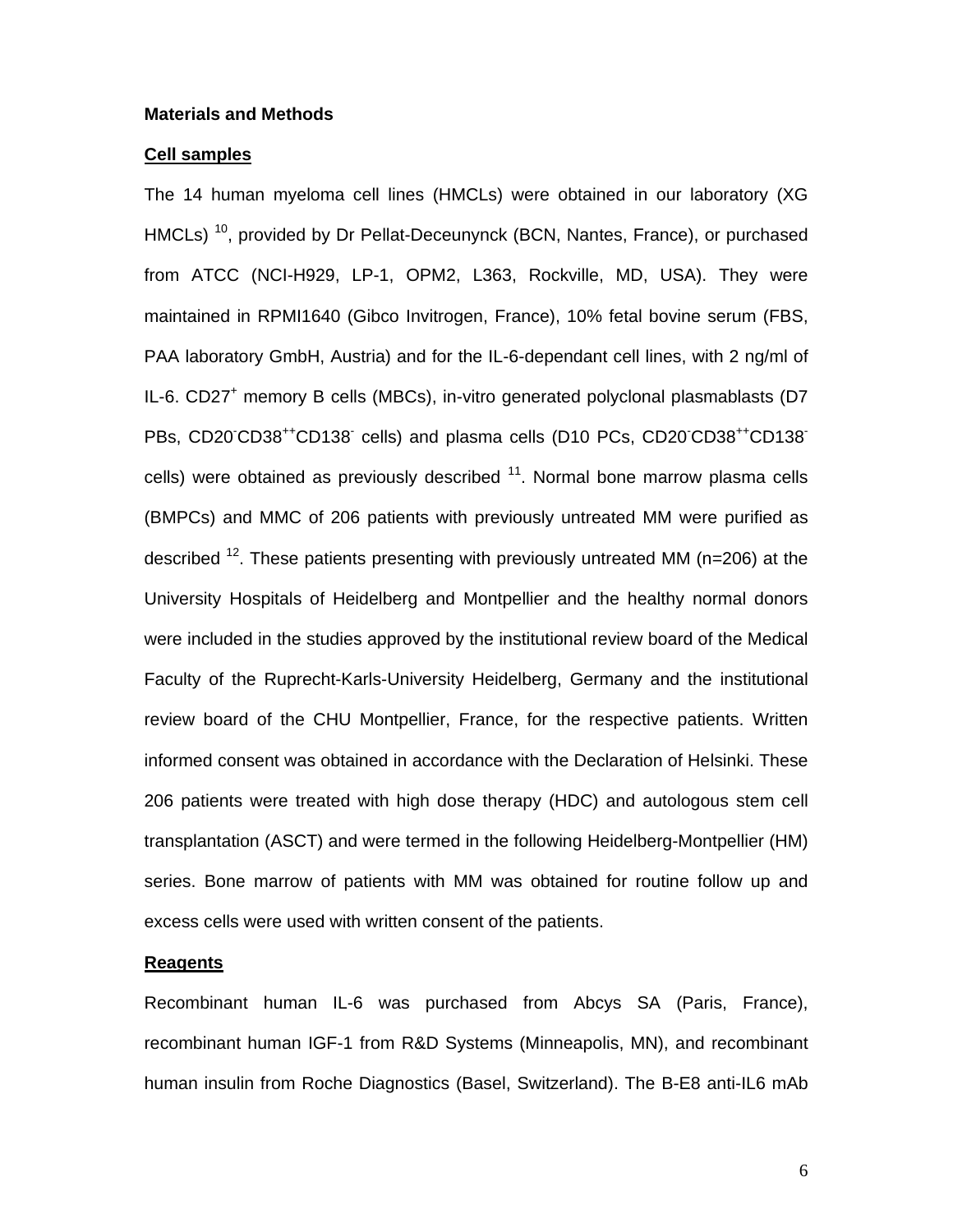was a generous gift from Dr Wijdenes (Diaclone, Besancon, France)<sup>13</sup>, and the NVP-AEW541 IGF-1R inhibitor from Novartis Pharma AG (Basel, Switzerland)<sup>14</sup>. The anti-INSR antibody was purchased from Abcam (Cambridge, United Kingdom) and the αIR3 anti-IGF-1R mAb from Calbiochem (Darmstadt, Germany). The Syn-H Iscovebased fully-defined culture medium containing human albumin, anti-oxidative reagents and amino acids without insulin was purchased from ABCell-Bio (Montpellier, France). siRNAs to INSR (siINSR), IGF-1R (siIGF-1R) or 1 nM nontargeting siRNA (siGLO) were purchased from Dharmacon (Lafayette, CO).

#### **Flow cytometry Analysis**

The expression INSR on HMCLs was evaluated by incubating 5 x 10<sup>5</sup> cells with PEconjugated anti-human INSR (BD Biosciences, San Diego, CA) or an isotypematched control antibody in phosphate-buffered saline (PBS) containing 2% FBS at 4°C for 30 minutes. The cells were washed twice in PBS. Flow cytometry analysis was performed on a FACScan (Becton Dickinson, San Jose, CA). The mean fluorescence intensity (MFI) obtained with the isotype matched control antibody was set between 3 and 5.

#### **Microarray hybridization**

RNA was extracted with the RNeasy Kit (Quiagen, Valencia, CA), the SV-total RNA extraction kit (Promega, Mannheim, Germany) and Trizol (Invitrogen, Karlsruhe, Germany) in accordance to the manufacturer's instructions. Biotinylated complementary RNA (cRNA) was amplified with a double in-vitro transcription, according to the Affymetrix small sample labeling protocol (Affymetrix, Santa Clara, CA, USA). The biotinylated cRNA was fragmented and hybridized to human U133 2.0 GeneChip microarrays according to manufacturer's instructions (Affymetrix). Fluorescence intensities were quantified and analyzed using the GECOS software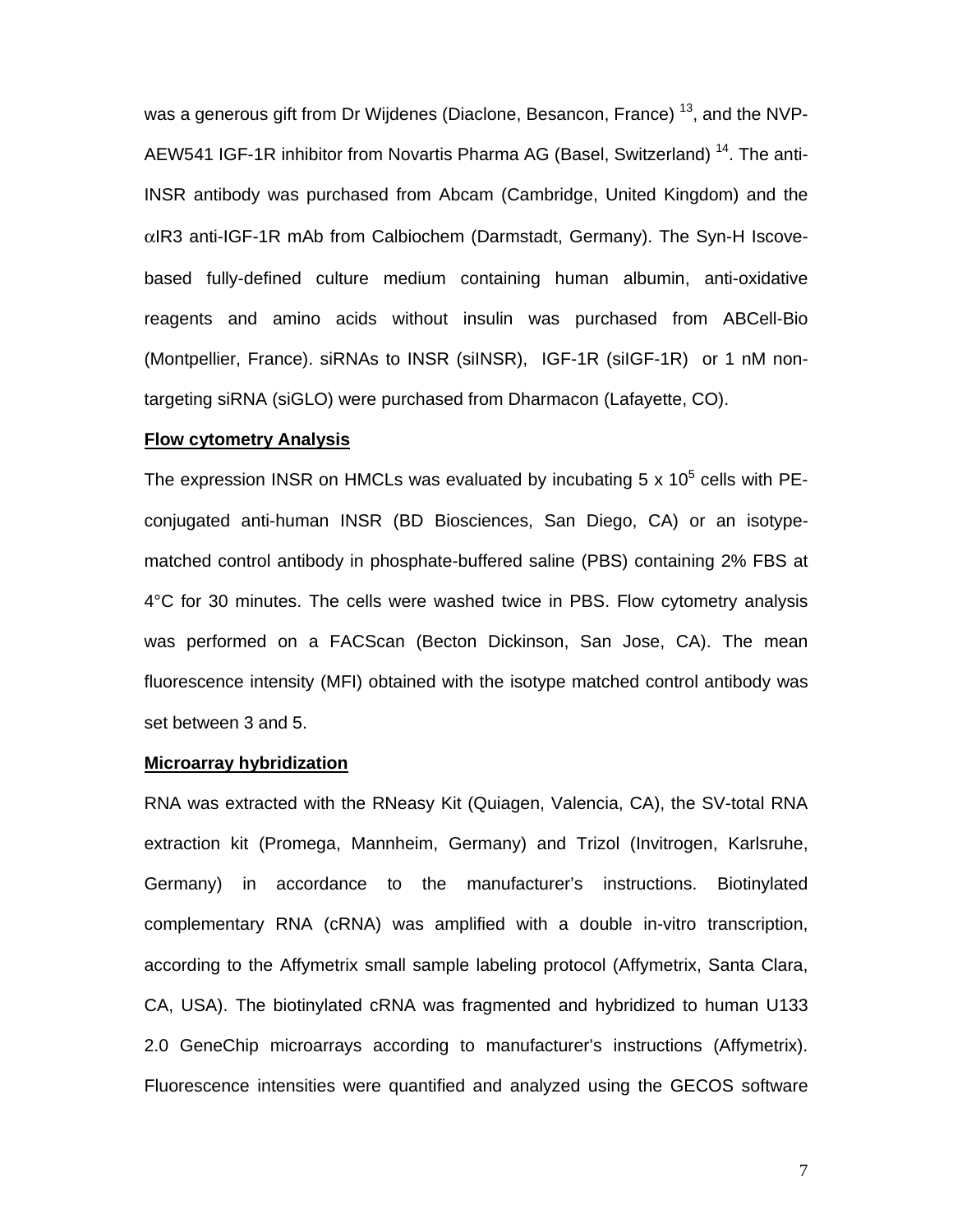(Affymetrix). Arrays were scaled to an average intensity of 100. A threshold of 1 was assigned to values under 1.

#### **Real-time RT-PCR**

Total RNA was converted to cDNA using the Superscript II reverse transcriptase (RT; Invitrogen, Cergy Pontoise, France). The assays-on-demand primers and probes and the *Taq*Man Universal Master Mix were used according to the manufacturer's instructions (Applied Biosystems, Courtaboeuf, France). Measurement of gene expression was performed using the ABI Prism 7000 Sequence Detection System. Quantitative PCR analysis was completed using ABI PRISM 7000 SDS Software. For each primer, serial dilutions of a standard cDNA were amplified to create a standard curve, and values of unknown samples were estimated relative to this standard curve in order to assess the PCR efficiency. Ct values were collected for GAPDH and the genes of interest during log phase of the cycle. Gene of interest levels were normalized to GAPDH for each sample ( $\delta$ Ct = Ct gene of interest – Ct GAPDH) and compared with the values obtained for a known positive control using the following formula 100/ $2^{δCCt}$  where  $δδCt = δCt$  unknown –  $δCt$  positive control.

#### **Signal transduction and immunoblot analysis**

To look for signal transduction, myeloma cell lines were harvested in the exponential growth phase. Cells were washed twice in RPMI-1% BSA and starved at 37°C for 18 hours in the Syn-H serum-free culture medium. After 2 washings, cells (10<sup>6</sup> cells/ml) were incubated with pre-warmed insulin (100 ng/ml) or IGF-1 (100 ng/ml) with or without inhibitors for 20 minutes. In preliminary experiments, a 20-minute stimulation made it possible to get an optimal triggering of transduction pathways by recombinant MGF. The IGF-1R kinase inhibitor or the anti-INSR mAb were added to the cells for 4 hours at the end of starvation culture and during exposure to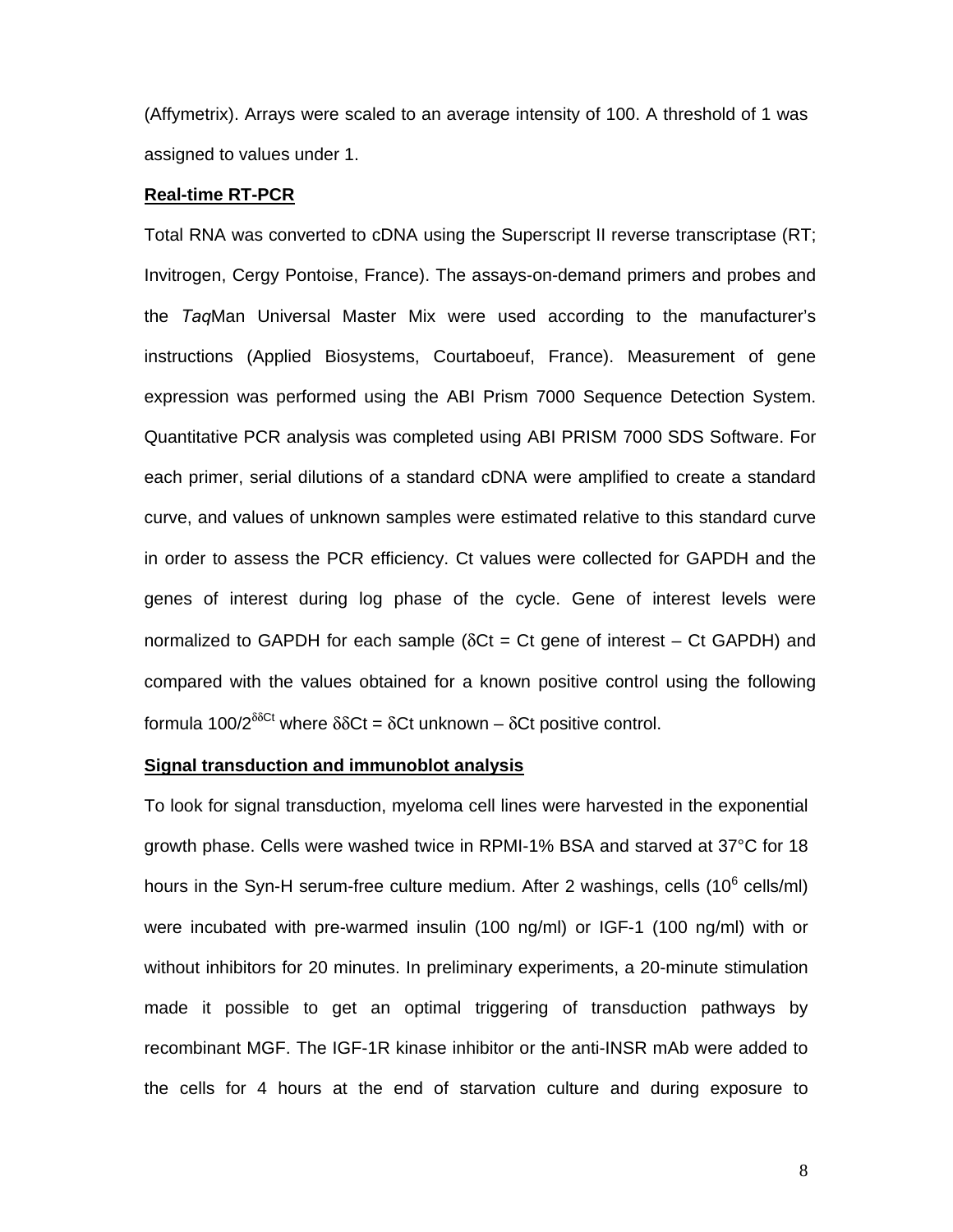recombinant MGF. Cells were lysed in 10 mM Tris-HCl (pH 7.05), 50 mM NaCl, 50 mM NaF, 30 mM sodium pyrophosphate (NaPPi), 1% triton X-100, 5  $\mu$ M ZnCl<sub>2</sub>, 100 µM Na3VO4, 1 mM DTT, 20 mM β-glycerophosphate, 20 mM p-nitrophenolphosphate (PNPP), 20 µg/ml aprotinin, 2.5 µg/ml leupeptin, 0.5 mM PMSF, 0.5 mM benzamidine, 5 µg/ml pepstatin, and 50 nM okadaic acid. Lysates were resolved on 12% sodium dodecyl sulfate-polyacrylamide by gel electrophoresis (SDS-PAGE) and transferred to a nitrocellulose membrane (Schleicher and Schuell, Kassel, Germany). Membranes were blocked for 2 hours at room temperature in 140 mM NaCl, 3 mM KCl, 25 mM Tris-HCl (pH 7.4), 0.1% Tween 20 (TBS-T), 5% non-fat milk, and then immunoblotted with anti-phospho-Akt, anti-phospho-MAPK, anti-Akt and anti-MAPK antibodies (Cell Signaling Technology, Beverly, MA). As a control for protein loading, we used a mouse monoclonal anti-β-actin antibody (Sigma, St Louis, MO). The primary antibodies were visualized with goat anti-rabbit (Sigma) or goat anti-mouse (Bio-Rad, Hercules, CA) peroxidase-conjugated antibodies by an enhanced chemiluminescence detection system.

#### **Immunoprecipitation of insulin and IGF-1 receptors proteins**

Prior to SDS-PAGE and Western blot studies, the cells were solubilized with ice-cold cell lysis buffer (20 mM Tris, 150 mM NaCl, 5 mM EDTA, 0.5% sodium deoxycholate and 0.5% Triton X-100, pH 7.5) supplemented with protease inhihitors (1mM phenylmethylsulfonyl fluoride, 1.5 µg/ml leupeptin, 1.5 µg/ml aprotinin) and a phosphotyrosine phosphatase inhibitor (1mM sodium vanadate) for 30 minutes on ice. Cell lysates were scraped and further disrupted by passage through a syringe needle. The lysates were then centrifuged at 14000 g for 15 minutes at 4°C and the supernatants were collected. To immunoprecipitate INSR or IGF-1R, cell lysates (10<sup> $\prime$ </sup>) cells) were incubated with 2 µg anti-INSR or anti-IGF-1R antibodies overnight on a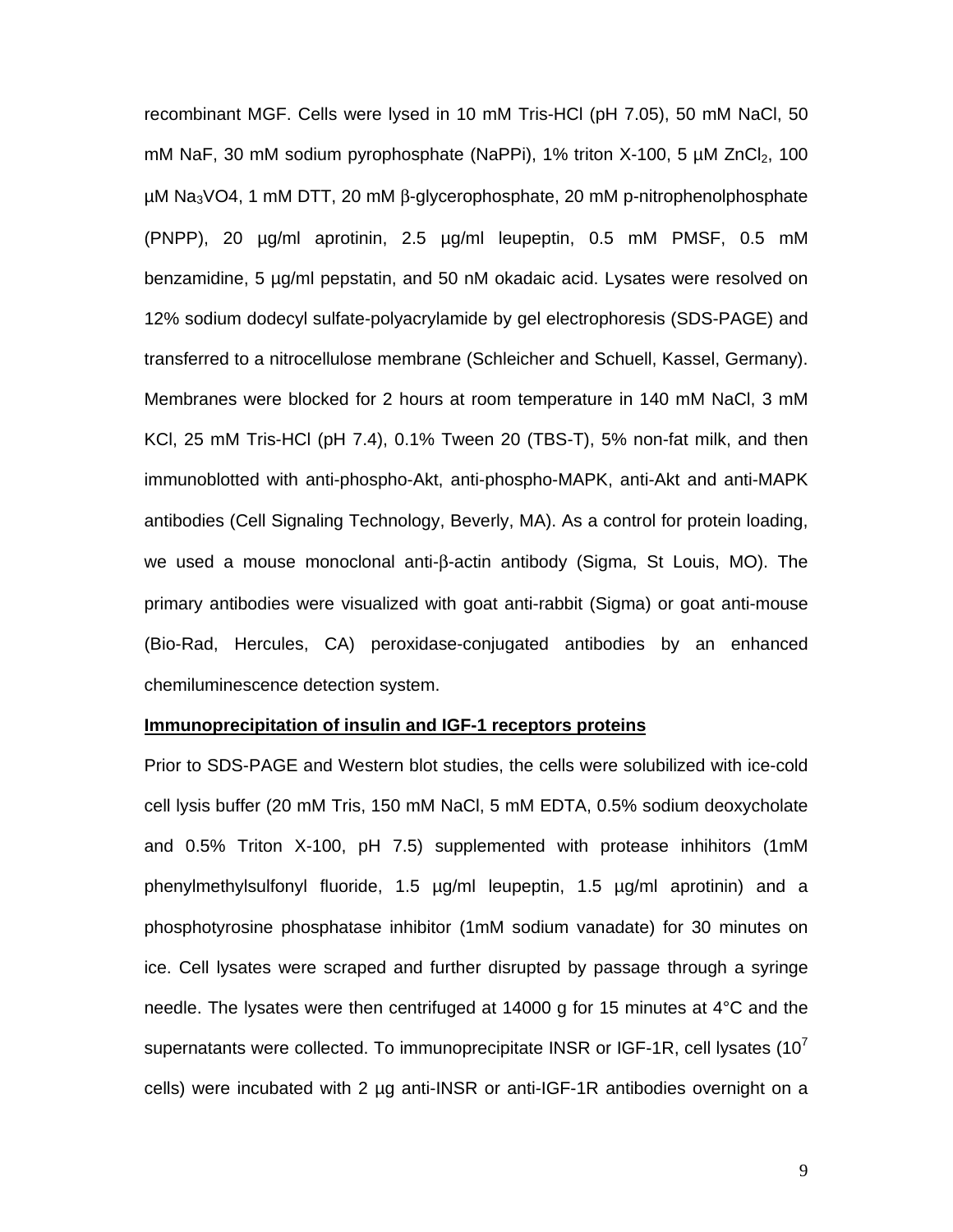shaker at 4°C. The day after, protein A/G plus-agarose (Santa Cruz biotechnology) was added to lysates and incubated on a rocker overnight at 4°C to capture immunocomplexes. After 3 washes with ice-cold cell lysis buffer, the pellets of agarose-bounds protein were resuspended in 50 µl of 2X Laemmli sample buffer and were boiled for 2 minutes to dissociate the immunocomplexes from the beads and reduce the disulphide bridges holding the receptor subunits together.

To study monomeric receptors (denaturing conditions), cell lysate was treated with 1 mM dithiotreitol (DTT) for 30 minutes at 4°C to separate the receptor β-subunit forms each other before IP. The reduction was then terminated with 3 mM Nethylmaleimide <sup>15</sup>. Lysates were resolved on 12% sodium dodecyl sulfatepolyacrylamide by gel electrophoresis (SDS-PAGE) and transferred to a nitrocellulose membrane (Schleicher and Schuel). Membranes were blocked for 2 hours at room temperature in TBS-T, 5% non-fat milk, and then immunoblotted with anti-phospho-IGF-1R/INSR (Cell Signaling technology), anti-IGF-1R and anti-INSR antibodies (Santa Cruz).

#### **Assay for myeloma cell line growth**

HMCLs were IL-6- and serum-starved for 2 hours and cultured for 4 days in 96-well flat-bottomed microtiter plates in Syn-H serum-free culture medium without cytokine (control) or with insulin or IGF-1, without or with the IGF-1R inhibitor NVP-AEW541 (0.5  $\mu$ M) or the anti-INSR mAb (1  $\mu$ g/ml). At the end of the culture, the number of viable cells was evaluated by quantifying intracellular ATP amount with a Cell Titer Glo Luminescent Assay (Promega Corporation, Madison, USA) with a Centro LB 960 luminometer (Berthold Technology, Germany).

#### **Short-term culture of primary myeloma cells**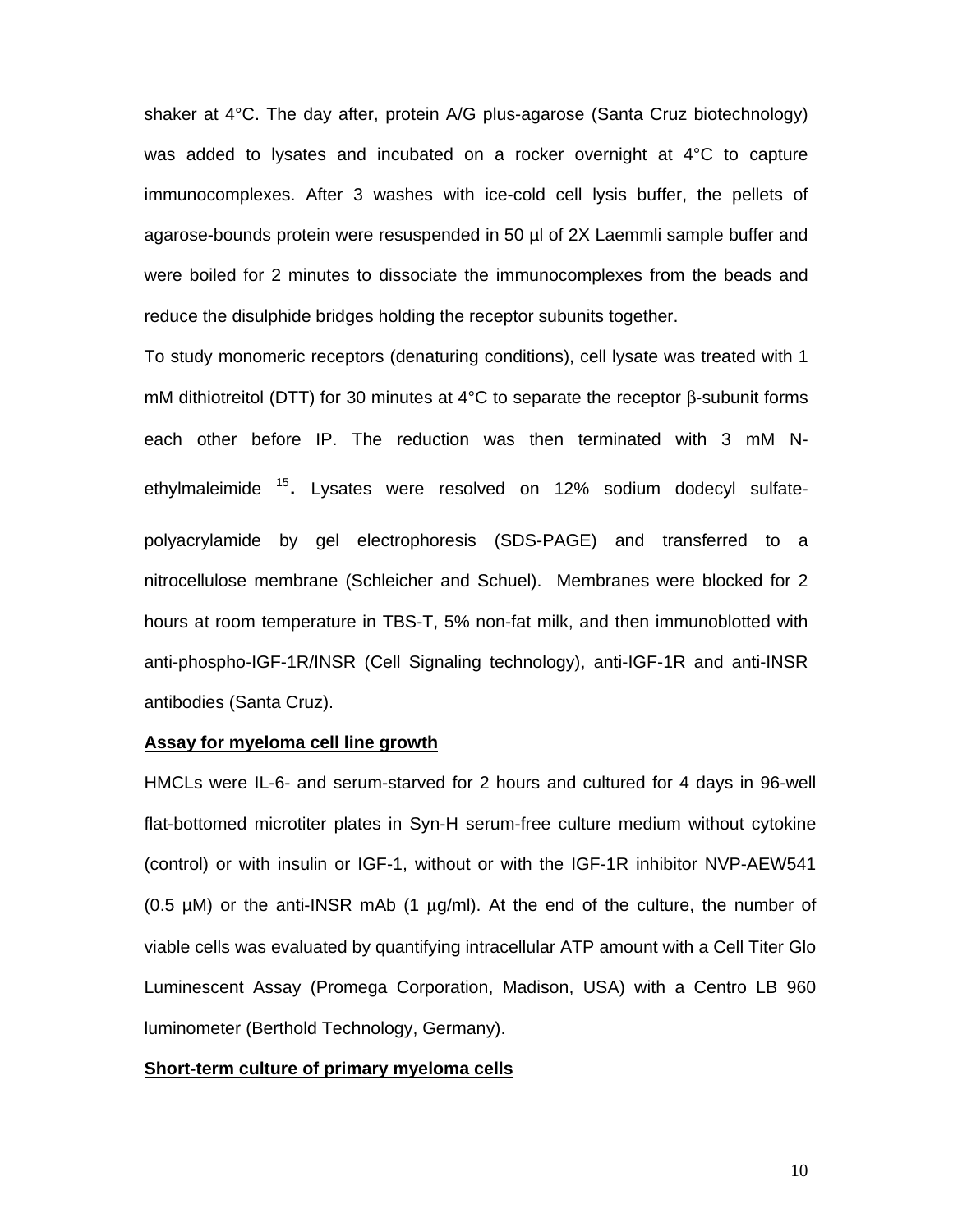A survival effect of recombinant insulin (100 ng/ml) or IGF-1 (100 ng/ml) on primary MMC of patients was evaluated culturing bone marrow mononuclear cells of patients with MM for 5 days at 5 x 10<sup>5</sup> cells/ml in Syn-H serum-free medium as reported previously  $16$ . At the end of the culture, viable cell numbers were determined using trypan blue staining and the percentage of viable myeloma cells was assayed using labelling with an anti-CD138-PE MoAb (Beckman-Coulter, Marseille, France) and FACS analysis. CD138 is expressed on viable MMCs only <sup>17</sup>. The role of insulin or IGF-1 present in AB serum to support primary MMC survival in short-term cultures was evaluated culturing bone marrow mononuclear cells from patients with MM in RPMI1640 and 5% AB serum in the presence of a neutralizing anti-INSR mAb (1 μg/ml) or of IGFBP-3 (2 µg/ml) as an IGF-1 inhibitor. At the end of the culture, the number of viable MMC was determined as indicated above.

#### **Statistical analysis**

A difference in the mean values of two (paired) groups was evaluated with a (paired) student *t* test using the SPSS10 software. Gene Expression Profiles were analyzed with our RAGE bioinformatics platform (RAGE, remote analysis of microarray gene expression, http://rage.montp.inserm.fr) designed by T. Rème  $18$  and with the Amazonia website (amazonia.montp.inserm.fr) <sup>19</sup>**.** The prognostic value of a probe set was evaluated using the Affymetrix call ("present" or "absent") that is determined by the Affymetrix GCOS-software as indicator whether a gene is expressed or not. The statistical significance of differences in survival between groups of patients was calculated by the log-rank test. An event was defined as relapse or disease progression (for EFS) or as death (for OAS). Survival curves were plotted using the Kaplan-Meier method.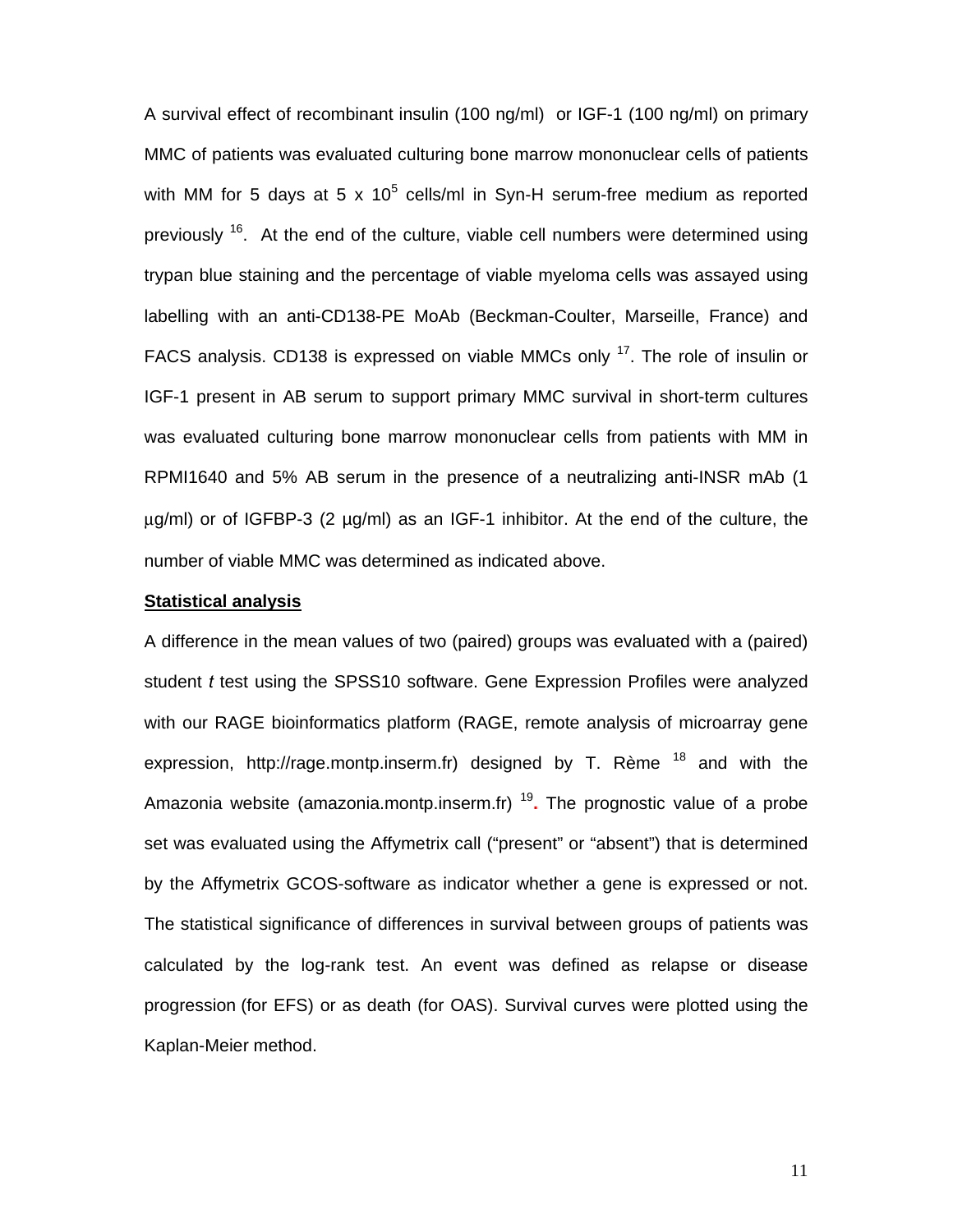#### **Results**

### **Expression of insulin receptor (INSR) in normal plasma cells, primary myeloma cells and myeloma cell lines**

Expression of INSR gene was investigated in a large cohort of normal and malignant samples using Affymetrix microarrays. The Affymetrix probe set 226450\_at with the highest variance among samples was used. Affymetrix signal was validated by the measurement of INSR membrane expression using FACS analysis (Figure 1A). Using a panel of 14 HMCLs, the rMFI ranged from 1.3 to 21.8 and was correlated with Affymetrix signal (n= 14, r = 0.79,  $P = 8.10^{-4}$ , Figure 1B). In particular, the XG-10 HMCL with the lowest rMFI was the only cell line with an absent Affymetrix call. Affymetrix signal was also correlated with real-time RT-PCR data in HMCLs ( $n = 10$ , r  $= 0.8, P = 4.10^{-3}$ . Figure 1B).

INSR expression is a plasma cell marker. Indeed, memory B cells purified from the peripheral blood of healthy individuals did not express *INSR* gene ("absent" Affymetrix call) and *INSR* expression was gradually induced in day 7 plasmablasts (D7 PBs) and then day 10 plasma cells (D10 PCs) generated using an in vitro model of plasma cell differentiation (Figure 1C) (http://amazonia.transcriptome.eu/index.php?zone=PlasmaCell)<sup>11</sup>. Purified bone marrow plasma cells (BMPCs) also expressed INSR (Figure 1C). *INSR* had a present Affymetrix call in 203/206 primary MMC of previously untreated patients, with an Affymetrix signal ranging from 200 to 2400 (Figure 1C). *INSR* expression in MMC was not associated with MM disease clinical parameters (age, heavy chain isotype, β2m, albumin, CRP, hemoglobin, LDH, bone lesions, Durie-salmon or ISS staging) and had no prognostic value for event free survival or overall survival as a continuous or a binary variable (above or below the median *INSR* expression).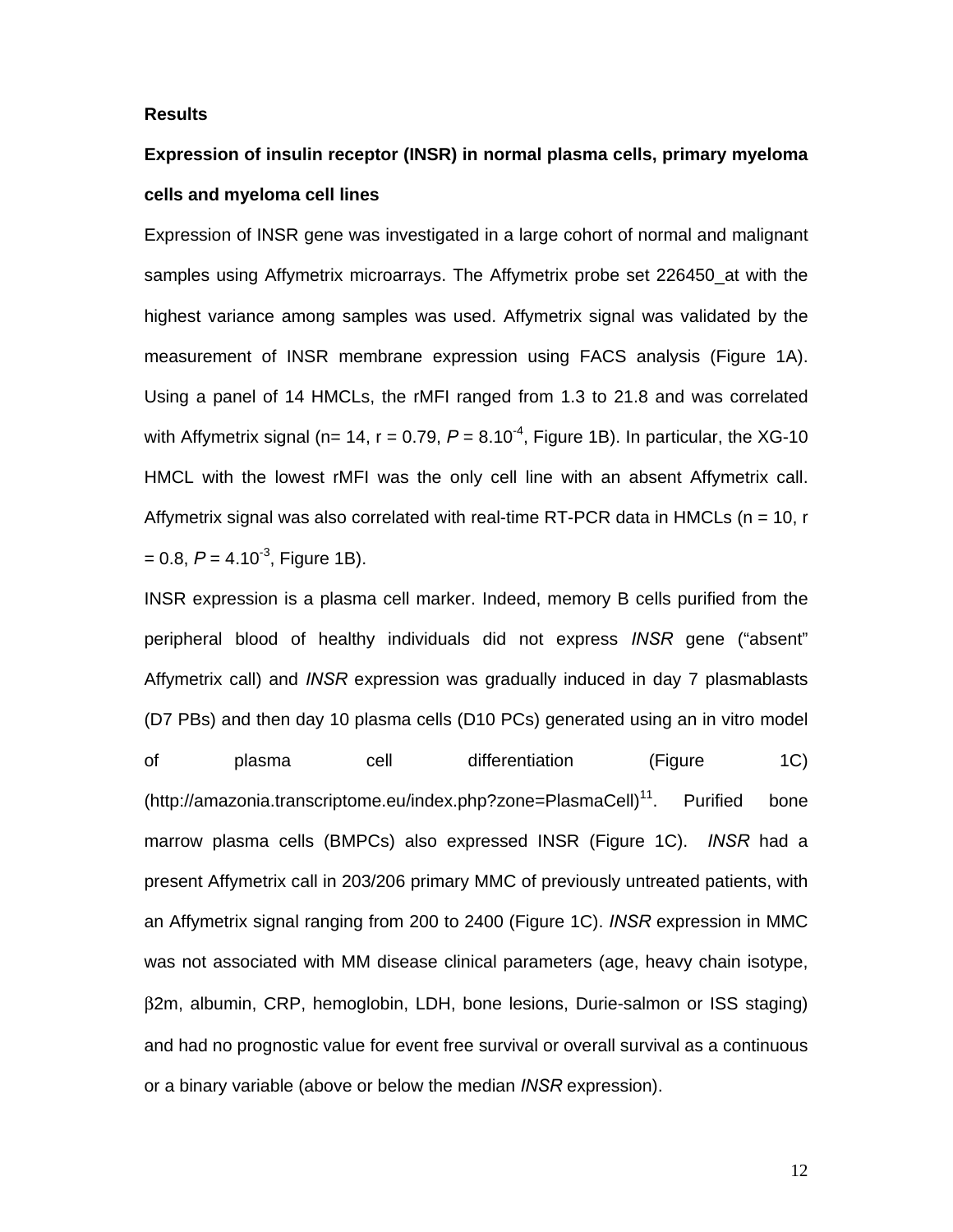#### **Myeloma growth factor activity of insulin**

Insulin significantly stimulated the growth of 12 of 14 HMCLs, which expressed both IGF-1R and INSR ( $P \le .05$ ) (Figure 2A). The 2 HMCLs that were not stimulated by insulin were IGF-1R. The XG-10 HMCL did not express both IGF-1R and INSR and XG-12 expressed INSR, unlike IGF-1R. The growth activity of insulin was observed with XG IL-6 dependant cell lines and commercially available cell lines (NCI-H929, LP-1, OPM2, L363). It was already significant with 100 pg/ml insulin for the most sensitive HMCLs and increased with graded insulin concentrations. With 100 ng/ml insulin, the growth stimulation ranged from 2.1 fold (XG-20) to 18 fold (XG-2). As reported <sup>4</sup>, IGF-1 stimulated HMCLs (P  $\leq$  .05), unlike the IGF-1R<sup>-</sup> HMCLs (XG-10 and XG-12). We show here additional data indicating that IGF-1 growth activity was already significant with 100 pg/ml IGF-1, as for insulin, and became higher with increasing IGF-1 concentrations (Figure 2B). The growth stimulations were in the same range as those for insulin, *i.e.*, from 2.5 fold (XG-6) to 16 fold (XG-2). The 4 HMCLs for which growth was most effectively stimulated by insulin *(i.e.,* XG-2, XG-1, NCI-H929, BCN) were also most strongly stimulated by IGF-1. No correlation between the fold stimulation by insulin or IGF-1 and INSR or IGF-1R gene or protein expressions was found.

#### **Inhibition of insulin growth activity by INSR or IGF-1R inhibitors**

The MGF activity of insulin was blocked by an anti-INSR mAb and this anti-INSR mAb did not affect the IGF-1 MGF activity. Data for 4 HMCLs (*i.e.*, XG-2, XG-5, XG-6 and XG-7) are shown in Figure 3. The growth of XG-10 and XG-12 HMCLs, which were not stimulated by recombinant insulin or IGF-1, was not affected either by the anti-INSR mAb or IGF-1R inhibitor (Figure 3E-F). Of note, the NVP-AEW541 IGF-1R kinase inhibitor also blocked insulin MGF activity, the efficacy depending on the cell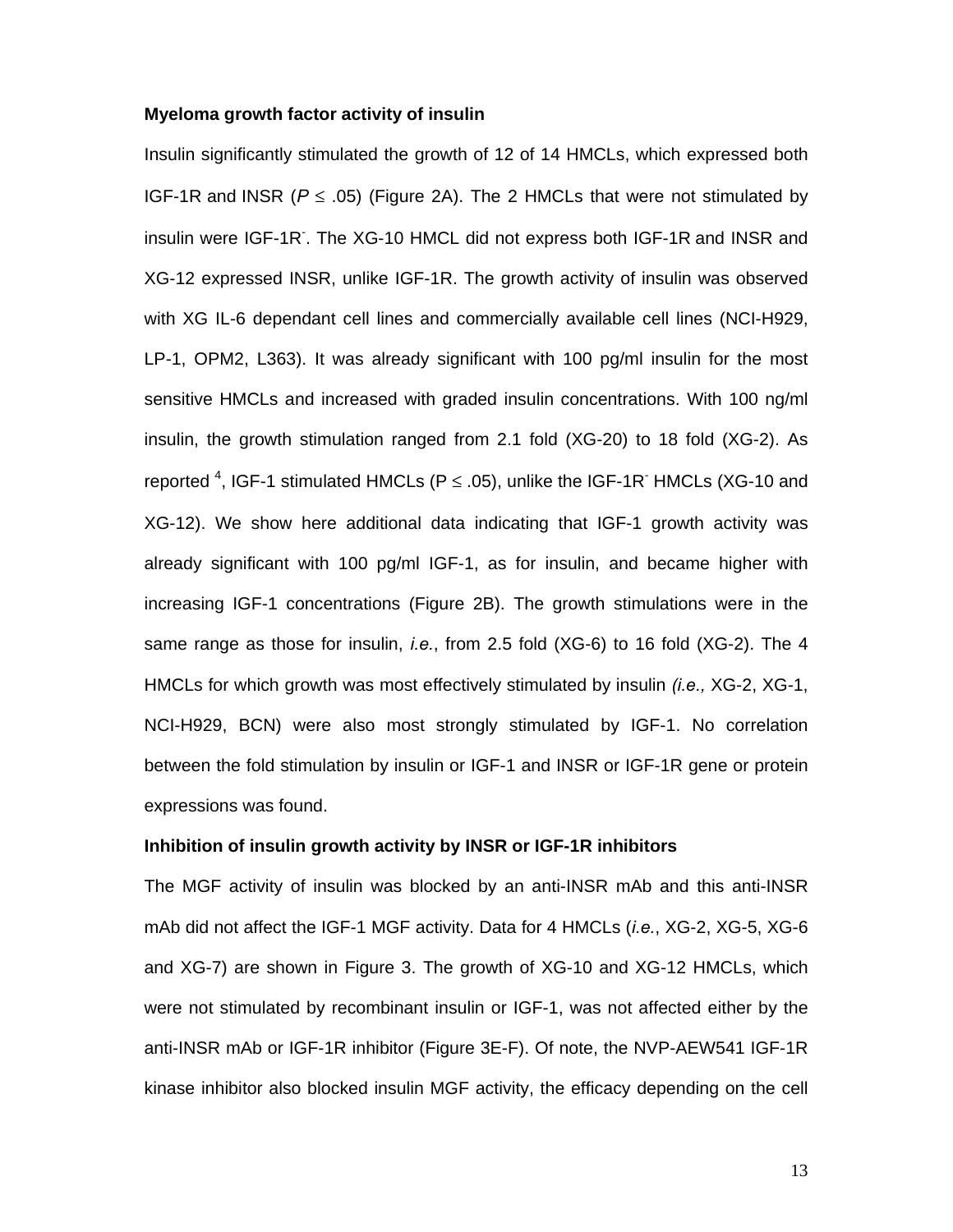line. This IGF-1R inhibitor fully blocked the MGF activity of IGF-1. The NVP-AEW541 IGF-1R inhibitor strongly suppressed the survival of some HMCLs, in particular XG-6, without adding exogenous MGF indicating that an autocrine IGF-1-IGF-1R loop was functional as reported  $4$ . The anti-INSR mAb or the NVP-AEW541 IGF-1R inhibitor did not affect the growth of the INSR IGF-1R XG-10 or INSR<sup>+</sup>IGF-1R XG-12 HMCL. The inhibition of insulin MGF activity by an IGF-1R inhibitor was confirmed with the neutralizing αIR3 anti-IGF-1R mAb. This mAb blocked insulin MGF activity (63-75%) as well as IGF-1 activity (57-90%) on 3 insulin- and IGF-1-stimulated HMCLs (XG-2, XG-5 and XG-7 HMCLs), unlike the INSR<sup>-</sup> IGF-1R<sup>-</sup> XG-10 HMCL (Table 1). We also looked whether knockouting INSR expression using a siRNA pool to INSR could block insulin-induced growth. A pool of 4 siRNAs to INSR reduced INSR protein expression by 32% as assayed by western blot, whereas INSR was not affected by siRNAs to IGF-1R. The siRNA pool to IGF-1R reduced IGF-1R protein expression by 47% and of note, the siRNA to INSR increased by 63% IGF-1R expression (Supplementary Figure S1A). The growth activity of insulin was decreased by a half by the siRNAs to INSR and that of IGF-1 was unaffected by siRNA to IGF-1R (Supplementary Figure S1B).

# **Insulin supports myeloma cell survival and proliferation and PI-3 kinase/AKT and MAP kinase activations**

We investigated whether insulin is both a survival and proliferation factor for human myeloma cells. Without adding recombinant growth factors, the 4 HMCLs tested (XG-2, XG-7, XG-10, XG-12) apoptosed within 3 days as assayed with annexin-V staining (Table 2A). Insulin reduced the apoptosis-rate of the 2 IGF-1R<sup>+</sup> HMCLs ( $P \le .05$ ) but had no effect on INSR<sup>-</sup>IGF-1R<sup>-</sup> XG-10 and INSR<sup>+</sup>IGF-1R<sup>-</sup> XG-12 HMCLs. In a control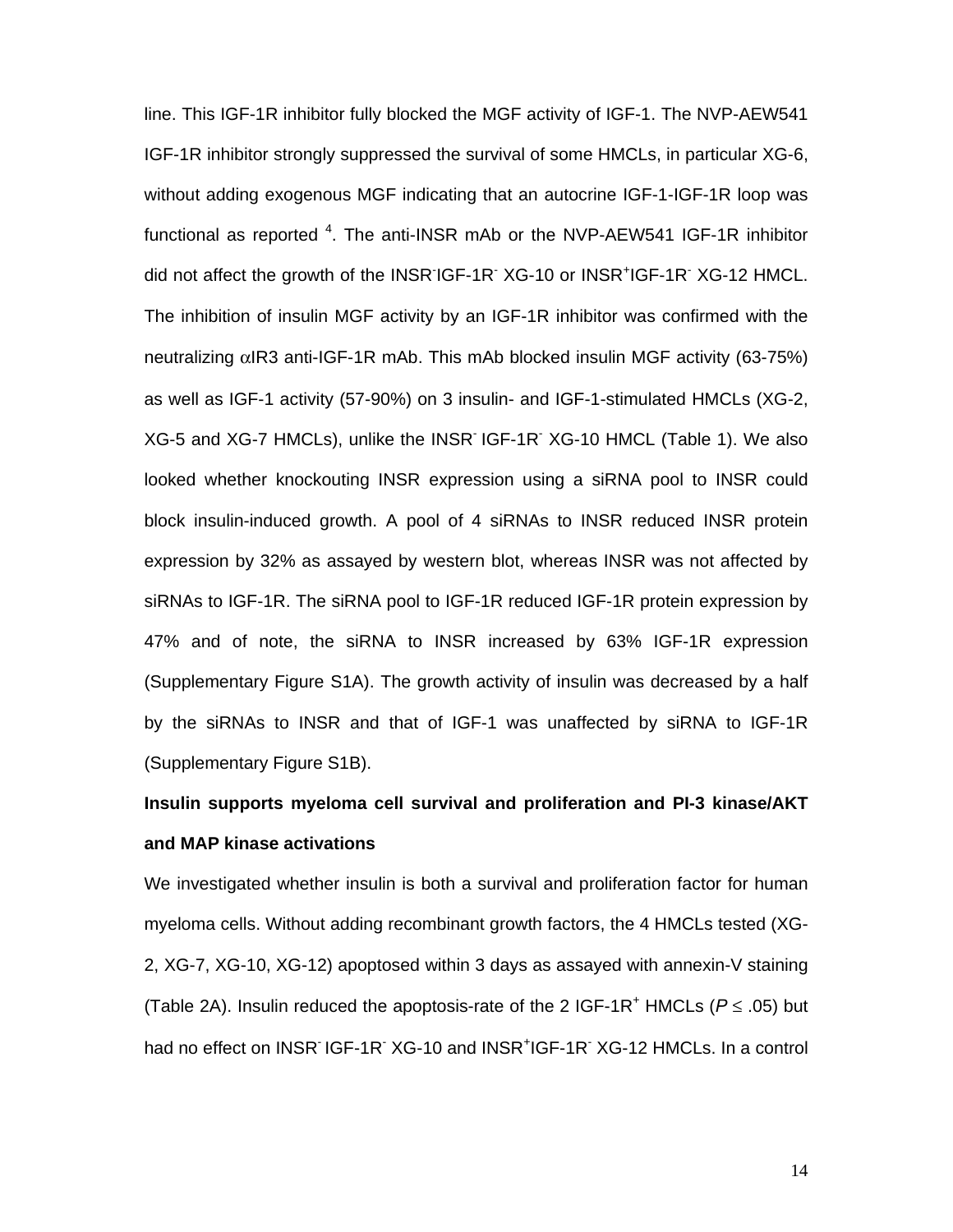experiment, we showed that IGF-1 promoted the survival of the 2 IGF-1R<sup>+</sup> HMCLs. IL-6 promoted the survival of all 4-tested HMCL, independent of  $IGF-1R<sup>+/-</sup>$  state.

The proliferative activity of insulin was investigated with anti-BrdU labelling. Insulin stimulated the percentage of cells in the S phase of XG-2 and XG-7 cells ( $P \le .05$ ), unlike that of XG-10 and XG-12 HMCLs (Table 2B). The proliferative effect of IGF-1 paralleled that of insulin. IL-6 stimulated the proliferation of all 4 tested HMCLs (Table 2B).

Insulin induced the phosphorylation of AKT and MAPK (Figure 4A) but did not activate JAK/STAT3 or NF-κB pathways (result not shown). The anti-INSR mAb as well as the NVP-AEW541 IGF-1R inhibitor blocked the insulin-induced signal transduction (Figure 4A). The NVP-AEW541 IGF-1R inhibitor and the IR3 $\alpha$  anti-IGF-1R mAb used are known to be specific of IGF-1R and do not recognize INSR. In hour hands, they do not block AKT and MAPK phosphorylations induced by insulin in the IGF-1R<sup>-</sup> XG-12 cell line, unlike the anti-INSR mAb. We have recently shown that IGF-1 activates also AKT and MAPK phosphorylations in myeloma cells, unlike STAT3 or  $NF$ - $k$ B<sup>4</sup>. In several experiments, the NVP-AEW541 IGF-1R inhibitor was more efficient to inhibit AKT and MAPK phosphorylations in XG-2 cells 20 minutes after insulin activation than the anti-INSR mAb. An explanation is that the IGF-1R inhibitor is a direct IGF-1R kinase inhibitor, likely being more efficient to block the 20-minute AKT and MAPK phosphorylations than the anti-INSR mAb.

**Insulin receptors associate with IGF-1R at the cell membrane of myeloma cells**  Using western blot analysis, both INSR and IGF-1R were detected in the INSR<sup>+</sup> IGF-1R<sup>+</sup> XG-7 HMCL (Figure 4B). Immunoprecipitation (IP) of IGF-1R in non-denaturating conditions resulted in detection of IGF-1R as well as INSR. In denaturating conditions (monomeric receptors), IGF-1R IP resulted only in IGF-1R detection, unlike INSR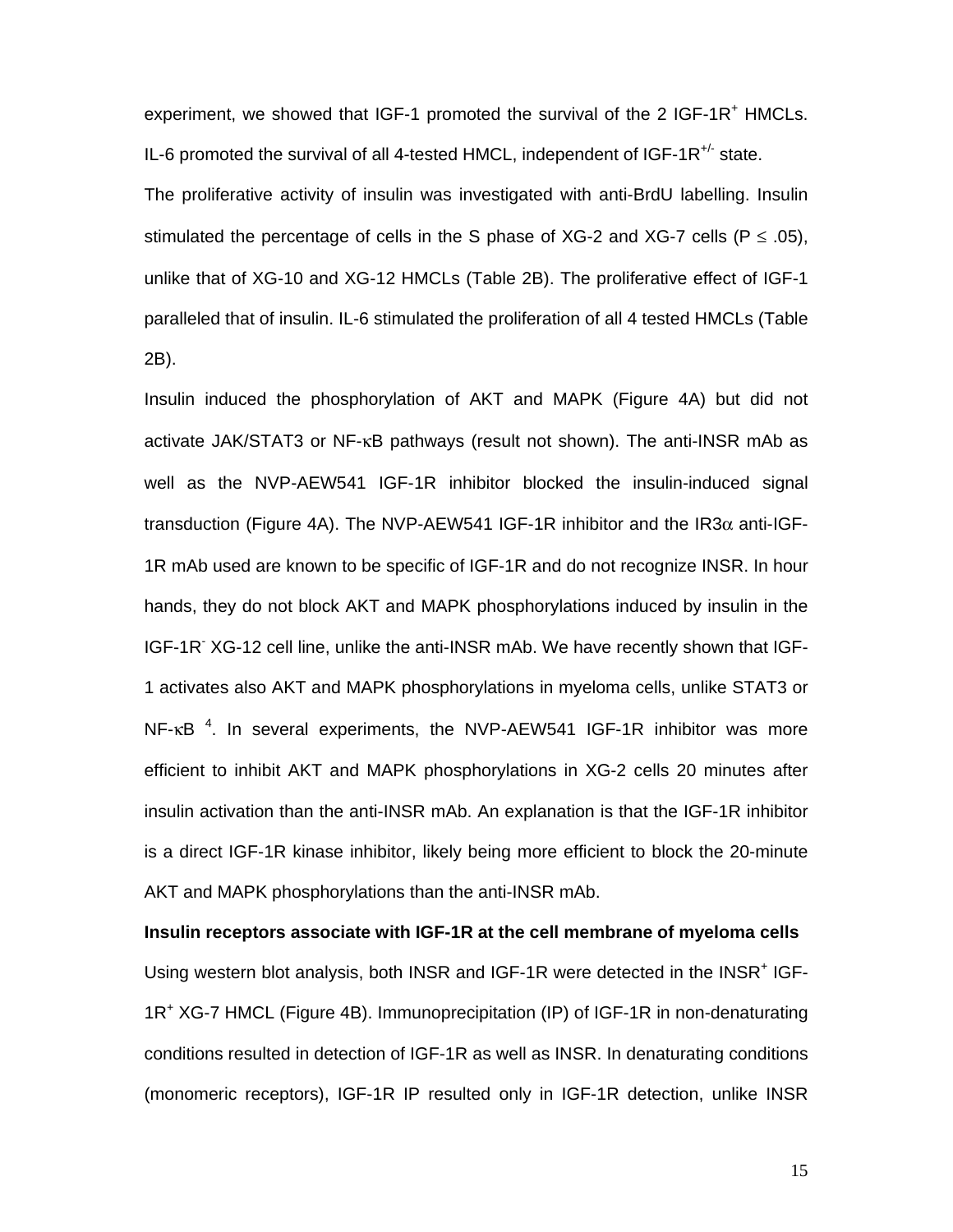(Figure 4B). INSR IP in non-denaturating conditions also resulted in detection of both INSR and IGF-1R, and in denaturating conditions, of only INSR. As a control, we used the XG-12 HMCL that expressed INSR but not IGF-1R by FACS and western blot. INSR IP in non-denaturating conditions resulted in INSR detection only, similar to IP in denaturating conditions (Figure 4B). The presence of insulin/IGF-1 hybrid receptors was investigated in 5 additional INSR+ IGF-1R+ HMCLs (*i.e.*, XG-1, XG-2, XG-5, XG-6, XG-20), and similar data were obtained (Figure 4C). Immunoprecipitation in non-denaturating conditions with an anti-IGF-1R mAb resulted in detection of both INSR and IGF-1R. IP in denaturating conditions yielded to detection of only the IGF-1 receptor (data not shown). Similar data were obtained using IP with an anti-INSR mAb for these 5 INSR<sup>+</sup>IGF-1R<sup>+</sup> HMCLs (results not shown). No INSR or IGF-1R was detected in the XG-10 HMCL that did not express these receptors by FACS analysis (Figure 4C).

#### **Insulin induced IGF-1R phosphorylation**

As the MGF activity of insulin is inhibited by a mAb to IGF-1R and INSR is associated with IGF-1R in myeloma cells, we have investigated whether insulin can induce IGF-1R phosphorylation. Since there is no relevant antibody that is specific to phosphorylated IGF-1R only, we took advantage of the ability to immunoprecipitate INSR and/or IGF-1R in non-denaturating or denaturating conditions as shown in Figure 4B. After insulin stimulation and IGF-1R immunoprecipitation in denaturating conditions, only IGF-1R could be immunoprecipated, unlike INSR (Figure 4C and 4 D). The immunoprecipitated IGF-1R was phosphorylated by insulin stimulation since it was labelled by an anti-phosphorylated IGF-1R/INSR antibody. After insulin stimulation and INSR immunoprecipitation in denaturating conditions, only INSR could be immunoprecipitated and the immunoprecipated was also labelled by the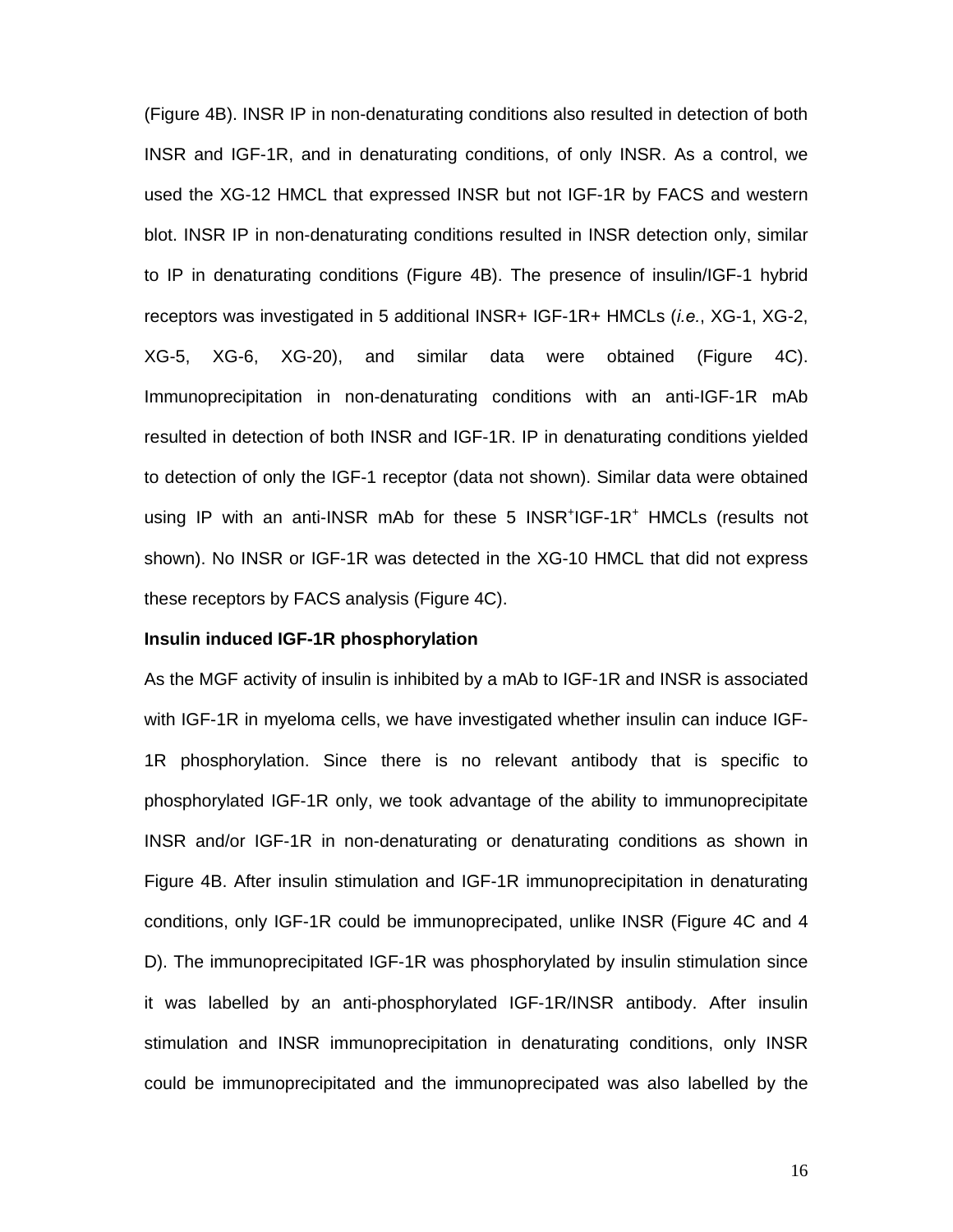anti-phosphorylated IGF-1R/INSR antibody (Figure 4D). The same holds true for IGF-1 stimulation. After IGF-1 stimulation and IGF-1R or INSR IP in denaturating conditions, both IGF-1R and INSR were phosphorylated.

#### **Myeloma cell growth activity of serum insulin**

We have investigated whether circulating insulin present in human AB serum could be partly responsible for the myeloma cell growth activity of serum. Adding increasing concentrations of human AB serum increased the growth of myeloma cells (Figure 5A). The reported concentration of insulin in human serum is about 2 ng/ml and that of IGF-1 and IGF-2, 100-200 ng/ml<sup>1</sup>. An anti-INSR mAb (1  $\mu$ g/ml) significantly reduced ( $P < .05$ ) the serum-induced myeloma cell growth activity. This anti-INSR mAb (1 μg/ml) completed blocked the insulin growth activity (10 ng/ml), without affecting that of 10 ng/ml IGF-1 (Figure 5B). Blocking IGF-1 activity with recombinant IGFBP-3 (2 μg/ml) also reduced the serum-induced growth. Recombinant IGFBP-3 (2 μg/ml) completely blocked the myeloma cell growth activity of 10 ng/ml IGF-1, without affecting that of 10 ng/ml insulin (Figure 5B). Of interest, adding both the anti-INSR mAb and IGFBP-3 synergistically inhibited myeloma cell growth induced by human serum (Figure 5A).

#### **Insulin can promote the survival of primary myeloma cells**

To evaluate the role of insulin on the survival of patients' primary MMC, 2 culture systems were used. First, bone marrow mononuclear cells from patients with MM (containing primary MMC and other bone marrow cells) were cultured for 5 days in serum-free culture medium. Viable MMC were assayed using FACS staining of membrane CD138 since early apoptotic MMC rapidly loss membrane CD138<sup>17</sup>. As illustrated in Figure 5C for one patient sample, MMC did not survive in serum-free culture, and addition of recombinant insulin or of recombinant IGF-1 conferred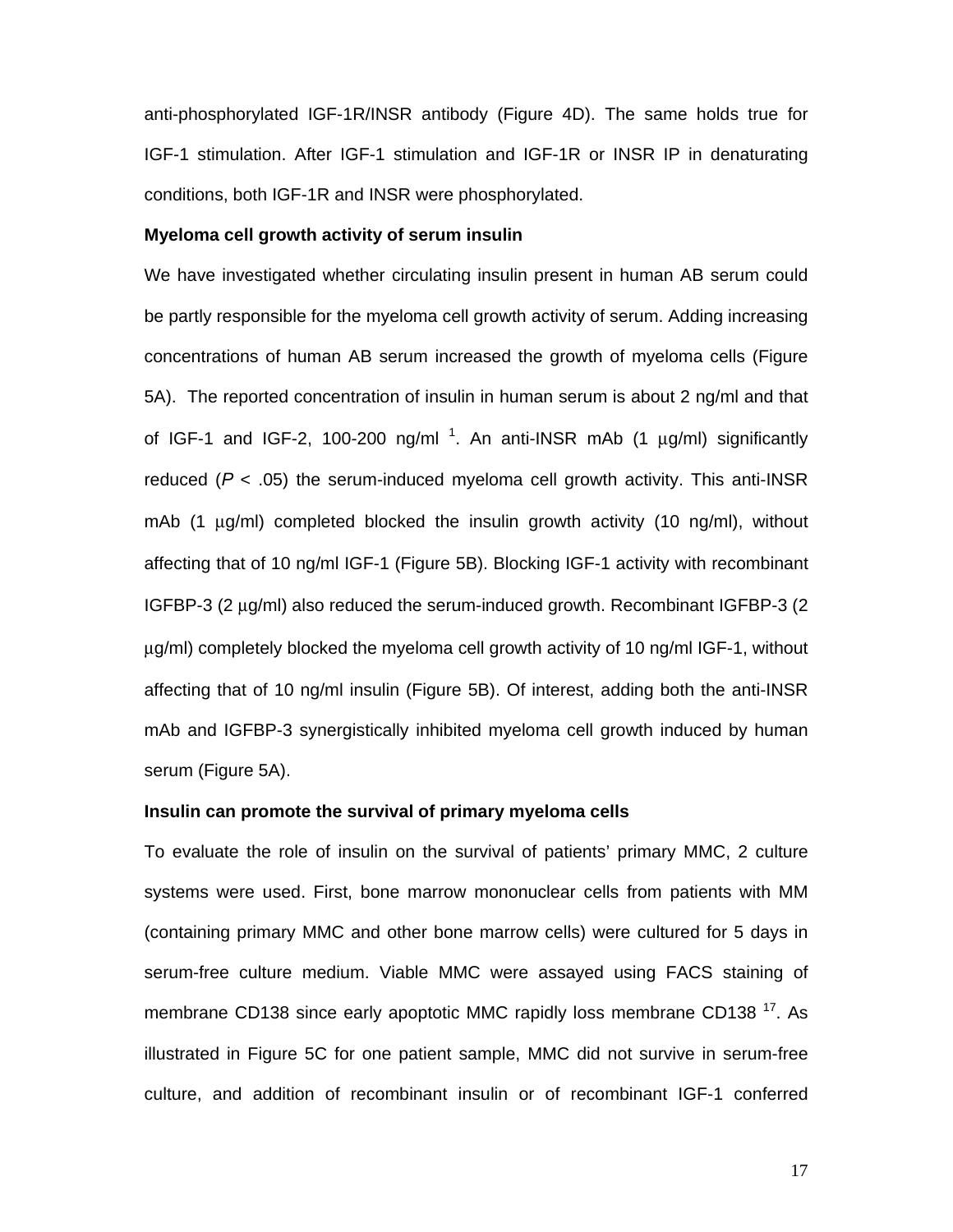survival on MMC. Similar data were observed for the BM samples of other 6 patients (Table 3). This survival effect of insulin or IGF-1 was observed only with primary MMC that expressed IGF-1R. In the second culture system, bone marrow mononuclear cells were cultured with RPMI1640 and 5% human AB serum. The neutralizing anti-INSR mAb could significantly reduced the AB serum effect ( $P = .018$ , Figure 5C and Table 3). The IGFBP-3 inhibitor to IGF-1 was more efficient in blocking AB serum survival effect but this is hardly surprising since serum IGF-1 concentration is 100-fold higher than that of insulin (Figure 5C and Table 3).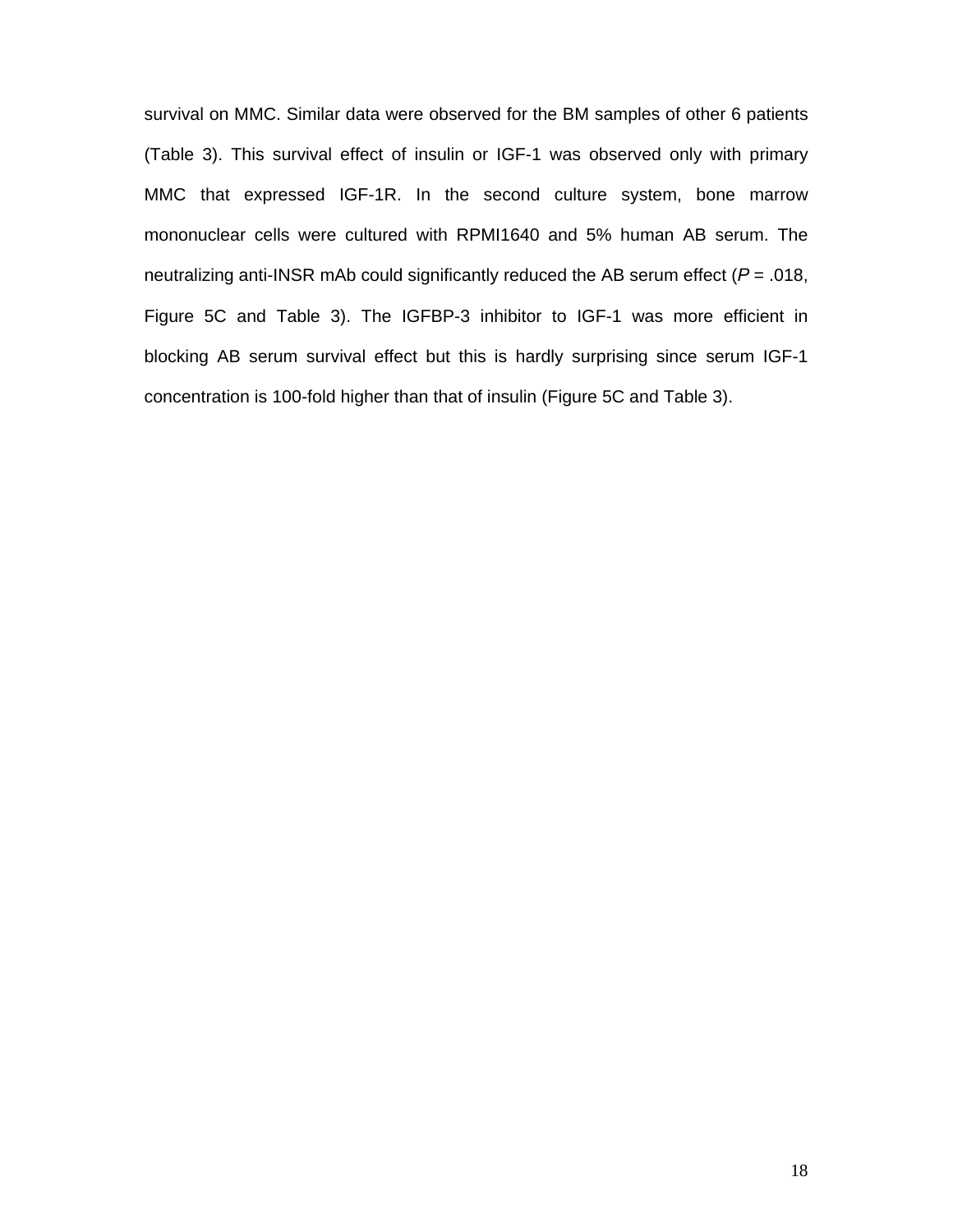#### **Discussion**

This is the first report showing that insulin is a potent growth and survival factor for human myeloma cell lines and for primary MMCs. The growth activity started to be detectable with a concentration of 100 pg/ml insulin, a concentration 30-fold below physiological concentrations  $^1$ . The insulin MGF activity increased with insulin concentrations, as does the MGF activity of IGF-1, both in term of bioactive concentrations and extent of growth induction. The insulin MGF activity requires both INSR and IGF-1R because it is observed only in IGF-1R<sup>+</sup> HMCLs and is abrogated by IGF-1R or INSR inhibitors. On the contrary, the IGF-1 MGF activity is not affected by an anti-INSR neutralizing mAb, but fully blocked by IGF-1R inhibitors. Human plasma comprises about 2 ng/ml insulin and 100-200 ng/ml IGF-1 and IGF-1 bound to IGFBP, mainly IGFBP-3 and acid labile subunit  $1$ . We have shown here that the insulin activity present in human serum is responsible in part of the myeloma cell growth activity of human serum. This was observed with both HMCLs and primary MMCs.

There was no correlation between the FACS-based INSR concentration and the extent of proliferative effect of insulin in HMCLs. We and others have previously found there was also no correlation between IL-6 proliferative effect and IL-6R and gp130 IL-6 transducer expressions. A likely explanation is that the HMCLs have abnormalities targeting the intracellular signaling pathways, in particular the NF-κB pathway  $20-22$ , the ras pathway and myc pathway with myc translocations occurring in virtually all HMCLs<sup> $23$ </sup>. Additional abnormalities involve the AKT pathway, in particular a loss of PTEN  $24$ . In addition, several HMCLs produce autocrine IGF-1 that will confer an autocrine IGF-1R activation, reducing the effect of adding exogenous insulin  $^4$ .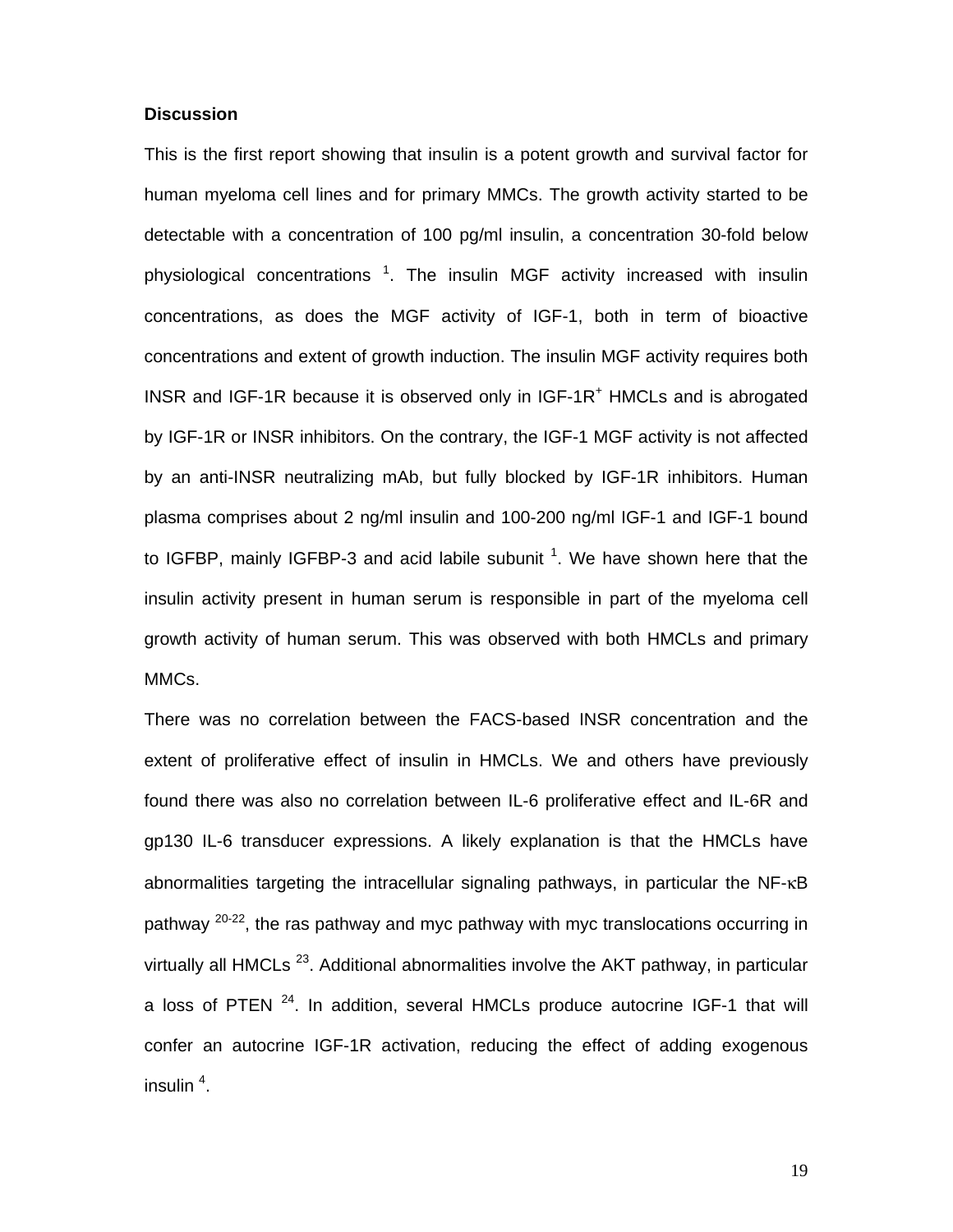These data further extend the importance of insulin as a growth factor in epithelial cancers, *i.e.* breast, prostate, colon, pancreatic, in part signaling through hybrid receptors (hybrid-Rs)<sup>1</sup>. In these cancers, INSR is overexpressed in tumor cells compared to normal cells  $^{25}$ . The surexpression of INSR promotes the formation of hybrid-Rs and the number of functional receptors for IGF-1 - IGF-1R and hybrid-Rs -, which have the same affinity for IGF-1  $^{26}$ . In breast cancer lines, Pandini et al. have shown hybrid-Rs to be the most abundant form of receptors at the cell surface of tumor cells compared to IGF-1R or INSR homodimers  $27$ . Challenging results have been reported regarding the ability of hybrid-Rs to bind insulin with high affinity. Pandini et al.  $27$  found insulin to be able to bind the hybrid-Rs with high affinity, whereas Slaaby et al. found that IGF-1 had at least a 50-fold higher affinity compared to insulin <sup>9</sup>. Our current data are in favor of a high affinity of insulin to bind and to activate hybrid-Rs in myeloma cells. Indeed, the insulin concentrations triggering myeloma cell growth were similar to those of IGF-1, and in particular, the biological activity of insulin could be detected at low concentration (100 pg/ml). It has been shown that the dimers involving 2 molecules of either IGF-1R, INSR or IGF-1R and INSR are preformed before ligand activation  $7$ . It is noteworthy that both anti-INSR mAb or IGF-1R inhibitor blocked the effect of insulin whereas only IGF-1R inhibitor blocked the effect of IGF-1, unlike anti-INSR. This suggests that the preformed IGF-1R dimers are at sufficient concentrations to yield an optimal proliferative activity of IGF-1 or that the anti-INSR mAb does not affect the binding of IGF-1 to the hybrid-Rs as previously noted <sup>28</sup>.

We show here that INSR is a plasma cell marker. *INSR* gene was not expressed by normal memory B cells (absent Affymetrix call), but was induced upon in vitro differentiation of memory B cells into day 4 activated B cells, day 7 plasmablasts and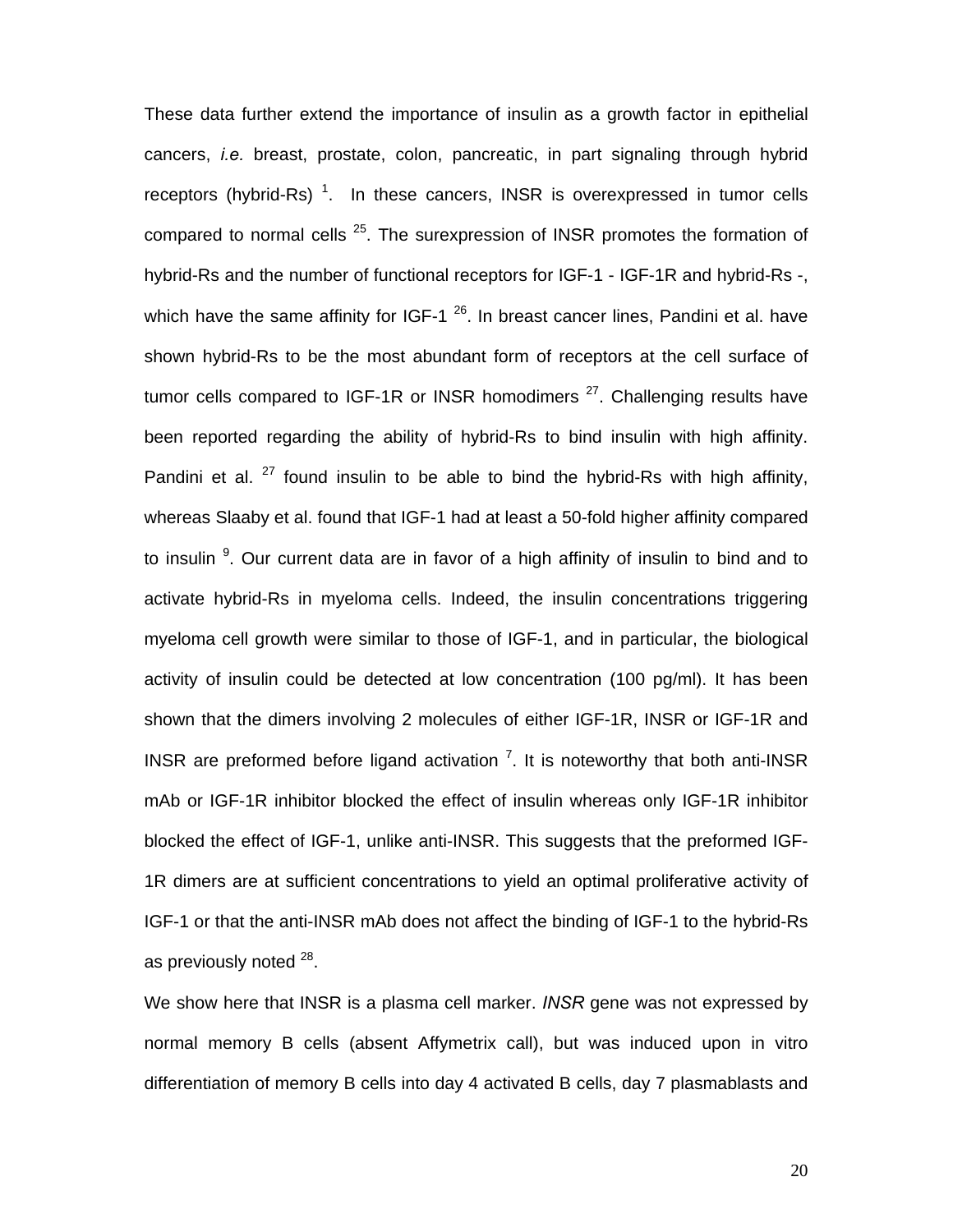then day 10 plasma cells <sup>11</sup>. *INSR* was also highly expressed in normal bone marrow plasma cells. The Affymetrix data were confirmed by real time RT-PCR and FACS analysis (results not shown). There might be an interesting role of insulin in normal plasma cell differentiation, function and survival. The main biological function of plasma cells is to secrete high amounts of immunoglobulin, necessitating high uptake of amino acids. Plasma cell differentiation is also associated with the expression of a high density of syndecan-1, with the necessity to continuously synthesize large levels of heparan sulfate chains and to import glucose  $29$ . In mammalian cells, these metabolic functions are upregulated by insulin-mediated INSR activation 30. *INSR* is also expressed in primary MMC, at the same level as that found in normal bone marrow plasma cells. But a major difference between normal and malignant plasma cells is that normal plasmablasts or plasma cells do not express IGF-1R  $^{4}$ . In a previous work, we found *IGF-1R* gene is expressed in 35% and 50% of primary myeloma cells in 2 large series of newly diagnosed patients, in association with a poor prognosis<sup>4</sup>, confirming previous data with a small cohort of 37 patients studied with flow cytometry <sup>5</sup>. This aberrant expression of IGF-1R in MMC is likely a key oncogenic event in MM. It would be important to elucidate which mechanisms control this aberrant IGF-1R expression in MMC and why insulin requires IGF-1R to trigger MMC growth. A difference in insulin and IGF-1 biological activities whereas activating common signaling pathways is a current finding in various cell lineages, and may involved 3 critical nodes, the insulin receptor substrate (IRS) proteins, the recruited PI-3 kinase subunits and then AKT isoforms  $30$ . We have shown that insulin can trigger INSR, AKT and MAPK phosphorylations in the INSR<sup>+</sup>IGF-1R<sup>-</sup> XG-12 HMCL without triggering myeloma cell growth (results not shown) and this model will be promising to further elucidate IRS proteins, PI-K subunits and AKT isoforms involved.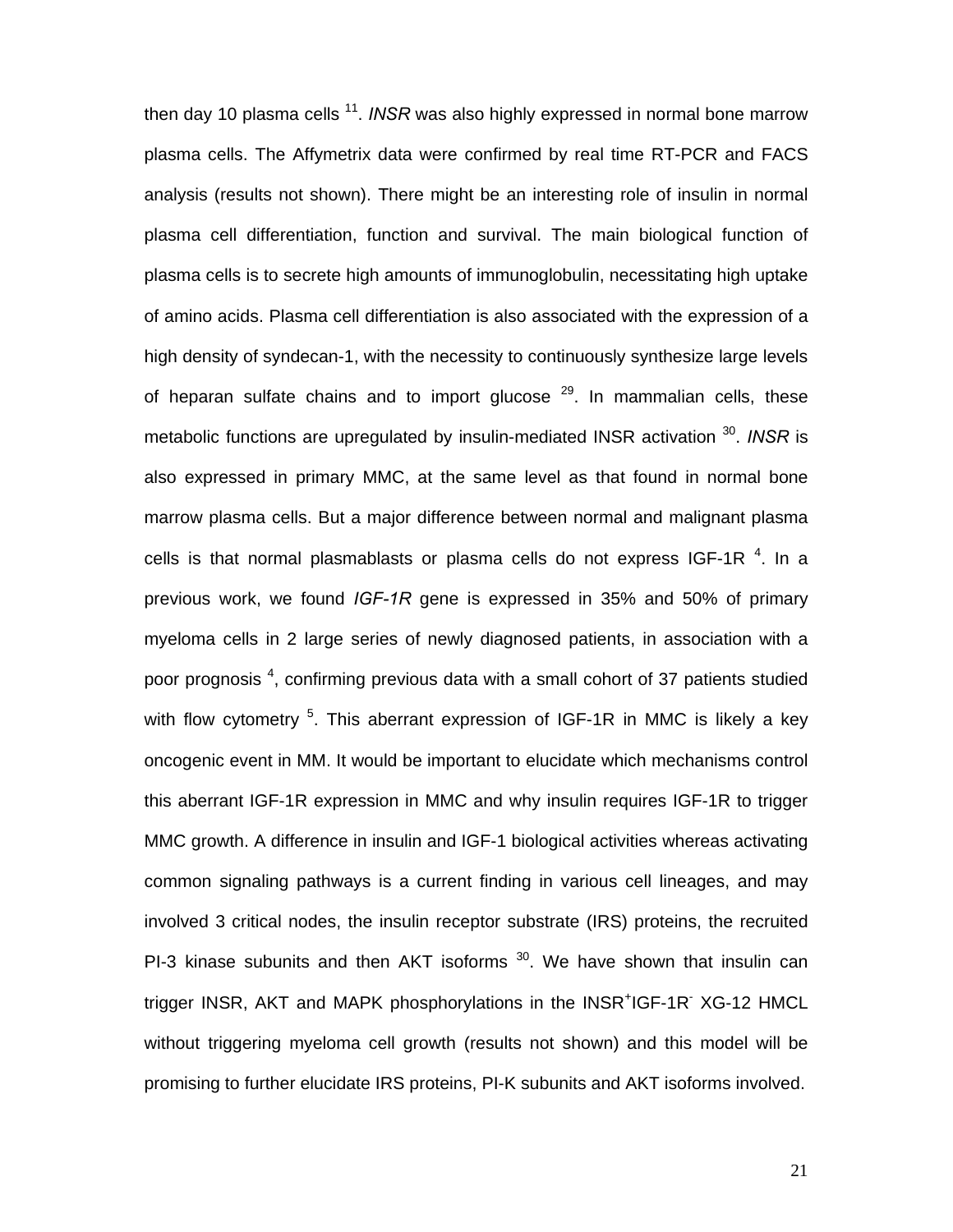In vivo, the aberrant expression of IGF-1R in primary MMC forming hybrid receptor with INSR could have two consequences. First, it will increase the number of high affinity receptor for IGF-1 and IGF-2, both as IGF-1R homodimers and Hybrid-Rs. The availability for IGF receptor on MMC is likely the major limitation for IGF MGF activity, since IGF-1 or IGF-2 are not limiting in the myeloma milieu in vivo: i) myeloma cells themselves and the tumor environment, in particular osteoclasts, produce IGF-1 31.ii) IGF-1 and IGF-2 circulate at high levels (20-90 nM, *i.e.* 150-700 ng/ml), bound to IGF-binding proteins, mainly in the form of an IGF/IGFBP-3/acid labile subunit trimer. The availability of circulating IGF to tissue involves a close regulation of IGFBP as demonstrated in several models  $^{26}$ . The second consequence is to confer MGF activity to physiological concentrations of insulin. Contrary to IGF-1, no circulating insulin binding (inhibitory) molecules exist, making insulin more easily available for cell surface receptors. A direct role of insulin in cancer progression was shown in several studies. Obesity is associated with an increased risk of cancer, in particular of multiple myeloma, in humans  $32$ . Plasma c-peptide levels, reflecting insulin secretion, are associated with prostate specific death in men <sup>33</sup>. There is also a relationship between high-fasting insulin levels and risk of relapse in breast cancers  $34$ . It would be of interest to investigate a possible link between hyperinsulinemiarelated markers and clinical and survival outcome in patients with MM. In particular, as increased risk for MM is found in patients with type II diabetes  $35$  as that was found for risk of overall cancers <sup>36</sup>.

The current observation that insulin is a potent myeloma cell growth factor, signaling through hybrid-Rs, is of importance in several ways: i) for the development of therapies targeting the IGF axis in patients with MM. Here, it will be needed to be taken into account that the anti-IGF-1R inhibitors block the hybrid receptor activated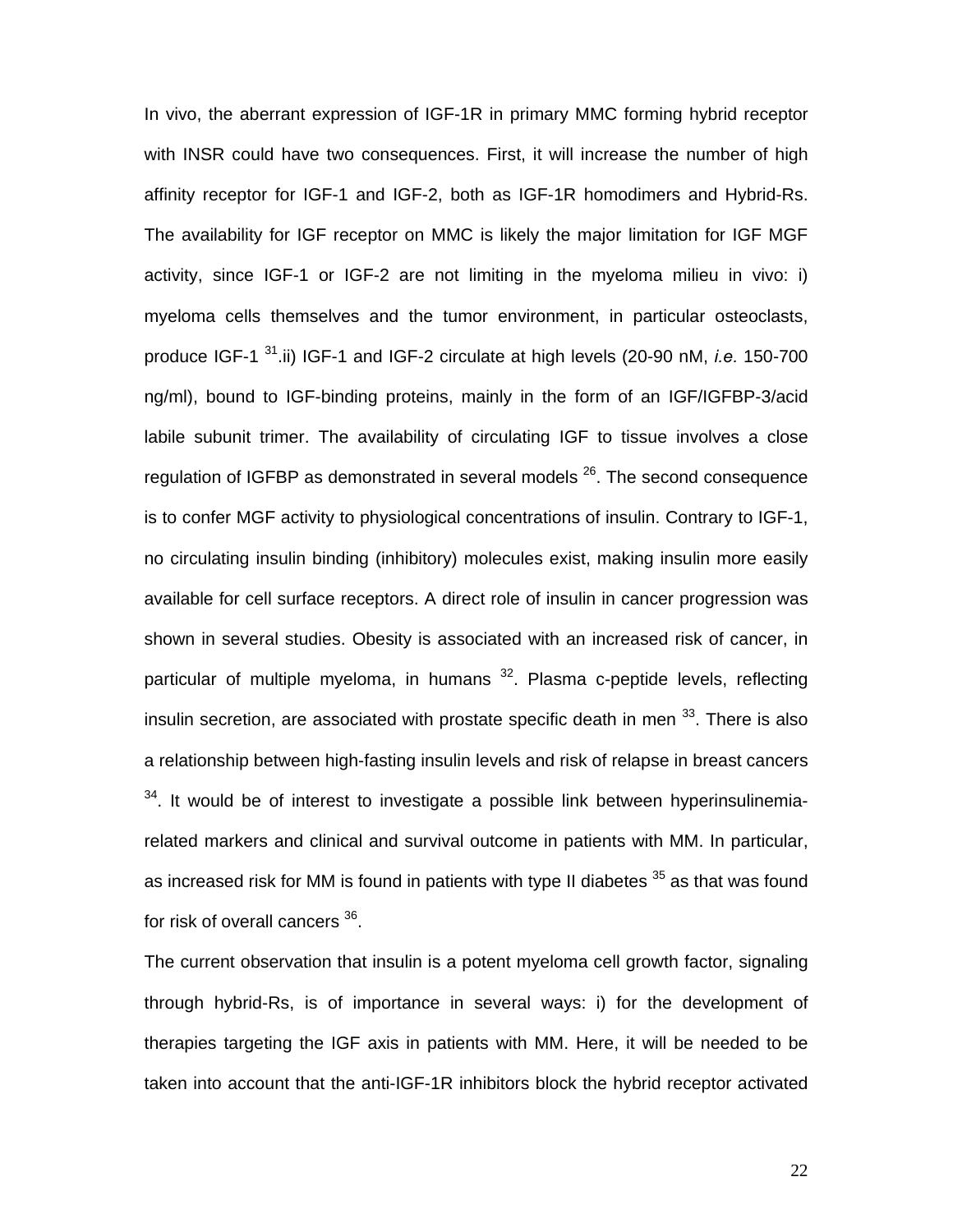by both IGF-1, IGF-2 and insulin as well; ii) treatments blocking noctural glyconeogenesis (*i.e.* reducing hyperinsulinemia) or metabolic activation as metformin, which have been shown to be of interest in cancer  $^1$ , might be an additional treatment option in myeloma as well; iii) in patients with Multiple Myeloma and type II diabetes, compounds further increasing the insulin level, e.g. sulfonylurea derivatives like Glibenclamid, might be warranted to be avoided where possible.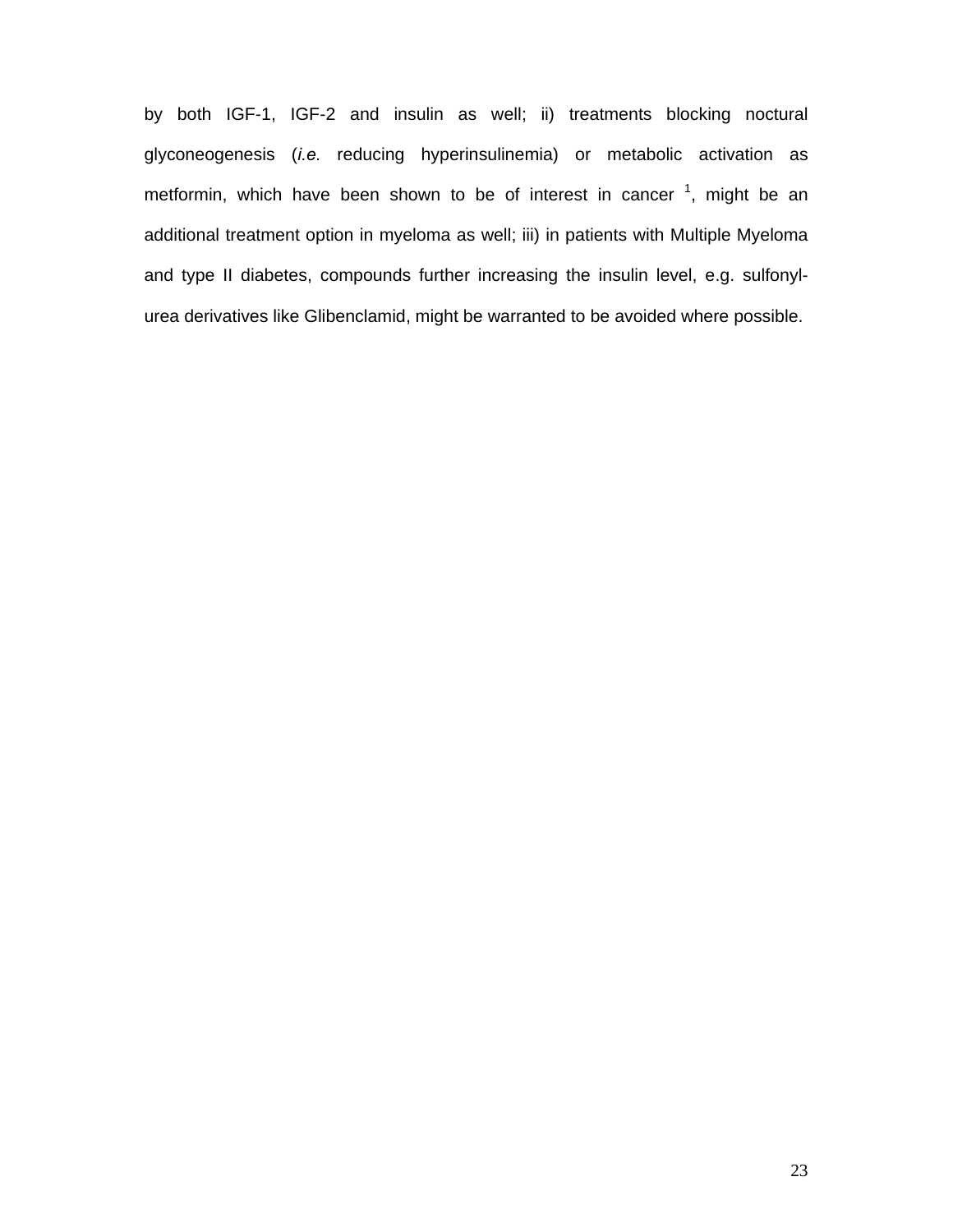Supplementary Information accompanies the paper on the Leukemia website (http://www.nature.com/leu)

### **Acknowledgements**

This work was supported by grants from the Ligue Nationale Contre le Cancer (équipe labellisée), Paris, France, from INCA (n°R07001FN) and from MSCNET European strep (N°E06005FF), the Hopp-Foundation, Germany, the University of Heidelberg, Germany, the National Centre for Tumor Diseases, Heidelberg, Germany, the Tumorzentrum Heidelberg/Mannheim, Germany. AC Sprynski is supported by Association Guillaume Espoir, St Genis Laval, France.

### **Conflict of interest**

The authors declare no conflict of interest.

### **Author contributions:**

ACS designed research, performed the experiments and wrote the paper. DH, LV, JFR and HG collected bone marrow samples and clinical data. AK and MJ participated in the analyzing of the data.

DH contributed in the gene expression profiling.

DH and HG participated in the analsis of the data and the writing of the paper. BK is the senior investigator who designed research and wrote the paper.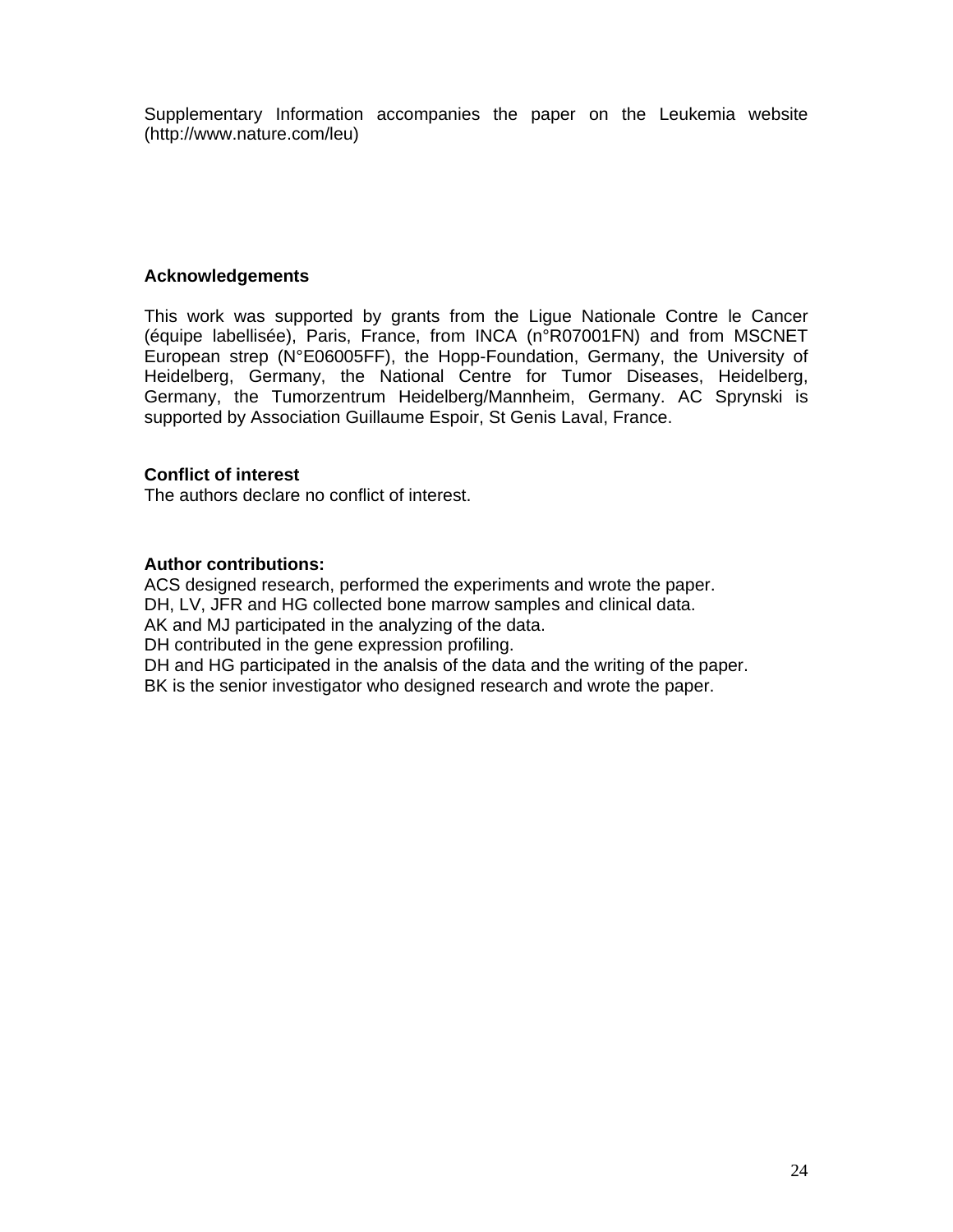#### **References**

- 1. Pollak M. Insulin and insulin-like growth factor signalling in neoplasia. *Nat Rev Cancer* 2008 Dec; **8**(12)**:** 915-928.
- 2. Freund GG, Kulas DT, Mooney RA. Insulin and IGF-1 Increase Mitogenesis and Glucose Metabolism in the Multiple Myeloma Cell Line, RPMI-8226. *JImmunol* 1993; **151:** 1811-1820.
- 3. De Vos J, Hose D, Reme T, Moreaux J, Mahtouk K, Jourdan M*, et al.* Microarray-based understanding of normal and malignant plasma cells. *Immunological Reviews* 2006; **In press**.
- 4. Sprynski AC, Hose D, Caillot L, Reme T, Shaughnessy JD, Jr., Barlogie B*, et al.* The role of IGF-1 as a major growth factor for myeloma cell lines and the prognostic relevance of the expression of its receptor. *Blood* 2009 May 7; **113**(19)**:** 4614-4626.
- 5. Bataille R, Robillard N, Avet-Loiseau H, Harousseau JL, Moreau P. CD221 (IGF-1R) is aberrantly expressed in multiple myeloma, in relation to disease severity. *Haematologica* 2005 May; **90**(5)**:** 706-707.
- 6. Chng WJ, Gualberto A, Fonseca R. IGF-1R is overexpressed in poorprognostic subtypes of multiple myeloma. *Leukemia* 2006 Jan; **20**(1)**:** 174- 176.
- 7. De Meyts P, Whittaker J. Structural biology of insulin and IGF1 receptors: implications for drug design. *Nat Rev Drug Discov* 2002 Oct; **1**(10)**:** 769-783.
- 8. Pandini G, Frasca F, Mineo R, Sciacca L, Vigneri R, Belfiore A. Insulin/insulinlike growth factor I hybrid receptors have different biological characteristics depending on the insulin receptor isoform involved. *J Biol Chem* 2002 Oct 18; **277**(42)**:** 39684-39695.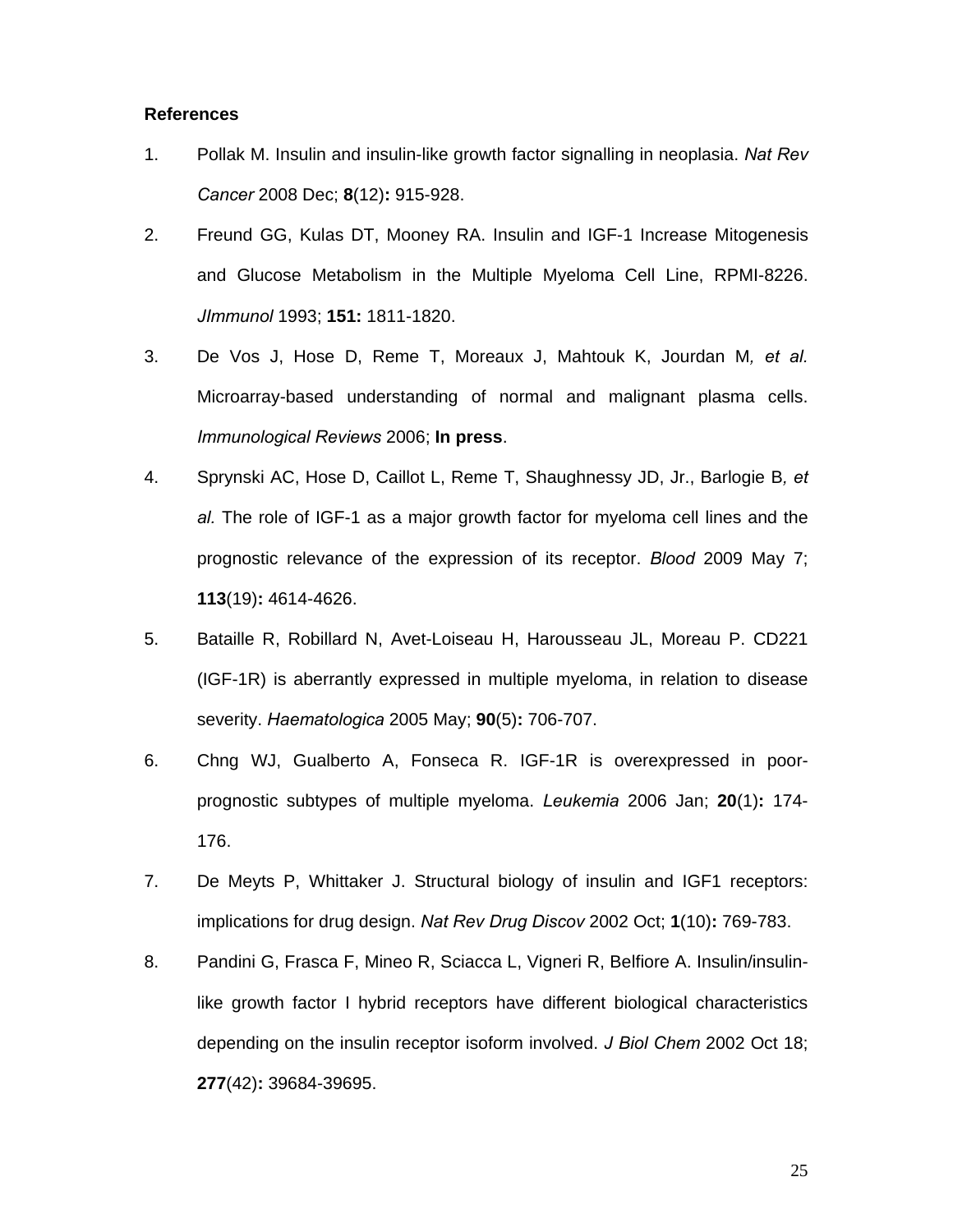- 9. Slaaby R, Schaffer L, Lautrup-Larsen I, Andersen AS, Shaw AC, Mathiasen IS*, et al.* Hybrid receptors formed by insulin receptor (IR) and insulin-like growth factor I receptor (IGF-IR) have low insulin and high IGF-1 affinity irrespective of the IR splice variant. *J Biol Chem* 2006 Sep 8; **281**(36)**:** 25869- 25874.
- 10. Zhang XG, Gaillard JP, Robillard N, Lu ZY, Gu ZJ, Jourdan M*, et al.* Reproducible obtaining of human myeloma cell lines as a model for tumor stem cell study in human multiple myeloma. *Blood* 1994; **83:** 3654-3663.
- 11. Jourdan M, Caraux A, De Vos J, Fiol G, Larroque M, Cognot C*, et al.* An in vitro model of differentiation of memory B cells into plasmablasts and plasma cells including detailed phenotypic and molecular characterization. *Blood* 2009 Dec 10; **114**(25)**:** 5173-5181.
- 12. Mahtouk K, Jourdan M, De Vos J, Hertogh C, Fiol G, Jourdan E*, et al.* An inhibitor of the EGF receptor family blocks myeloma cell growth factor activity of HB-EGF and potentiates dexamethasone or anti-IL-6 antibody-induced apoptosis. *Blood* 2004; **103**(5)**:** 1829-1837.
- 13. Wijdenes J, Clement C, Klein B, Morel-Fourrier B, VIta N, Ferrara P*, et al.* Human recombinant dimeric IL-6 binds to its receptor as detected by anti-IL-6 monoclonal antibodies. *MolImmunol* 1991; **28:** 1183.
- 14. Garcia-Echeverria C, Pearson MA, Marti A, Meyer T, Mestan J, Zimmermann J*, et al.* In vivo antitumor activity of NVP-AEW541-A novel, potent, and selective inhibitor of the IGF-IR kinase. *Cancer Cell* 2004 Mar; **5**(3)**:** 231-239.
- 15. Johansson GS, Arnqvist HJ. Insulin and IGF-I action on insulin receptors, IGF-I receptors, and hybrid insulin/IGF-I receptors in vascular smooth muscle cells. *Am J Physiol Endocrinol Metab* 2006 Nov; **291**(5)**:** E1124-1130.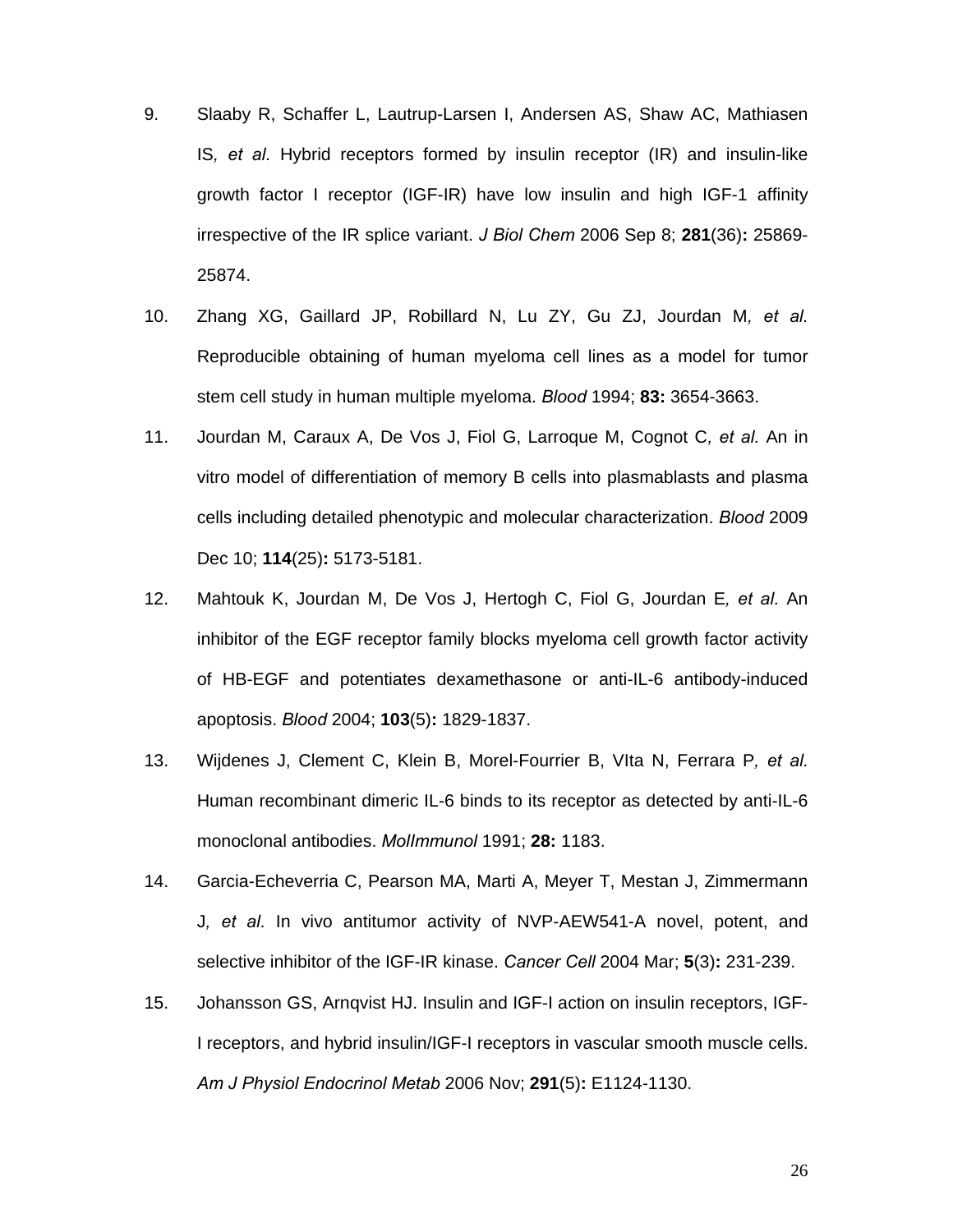- 16. Mahtouk K, Hose D, Reme T, De Vos J, Jourdan M, Moreaux J*, et al.* Expression of EGF-family receptors and amphiregulin in multiple myeloma. Amphiregulin is a growth factor for myeloma cells. *Oncogene* 2005 May 12; **24**(21)**:** 3512-3524.
- 17. Michel J, Martine F, Eric L, Mira H, Janny L, Jean FranÇois R*, et al.* The myeloma cell antigen syndecan-1 is lost by apoptotic myeloma cells. *British Journal of Haematology* 1998; **100**(4)**:** 637-646.
- 18. Reme T, Hose D, De Vos J, Vassal A, Poulain PO, Pantesco V*, et al.* A new method for class prediction based on signed-rank algorithms applied to Affymetrix microarray experiments. *BMC Bioinformatics* 2008; **9:** 16.
- 19. Assou S, Le Carrour T, Tondeur S, Strom S, Gabelle A, Marty S*, et al.* A metaanalysis of human embryonic stem cells transcriptome integrated into a webbased expression atlas. *Stem Cells* 2007 Apr; **25**(4)**:** 961-973.
- 20. Keats JJ, Fonseca R, Chesi M, Schop R, Baker A, Chng WJ*, et al.* Promiscuous mutations activate the noncanonical NF-kappaB pathway in multiple myeloma. *Cancer Cell* 2007 Aug; **12**(2)**:** 131-144.
- 21. Annunziata CM, Davis RE, Demchenko Y, Bellamy W, Gabrea A, Zhan F*, et al.* Frequent engagement of the classical and alternative NF-kappaB pathways by diverse genetic abnormalities in multiple myeloma. *Cancer Cell* 2007 Aug; **12**(2)**:** 115-130.
- 22. Demchenko YN, Glebov OK, Zingone A, Keats JJ, Bergsagel PL, Kuehl WM. Classical and/or alternative NF-{kappa}B pathway activation in multiple myeloma. *Blood* April 29, 2010; **115**(17)**:** 3541-3552.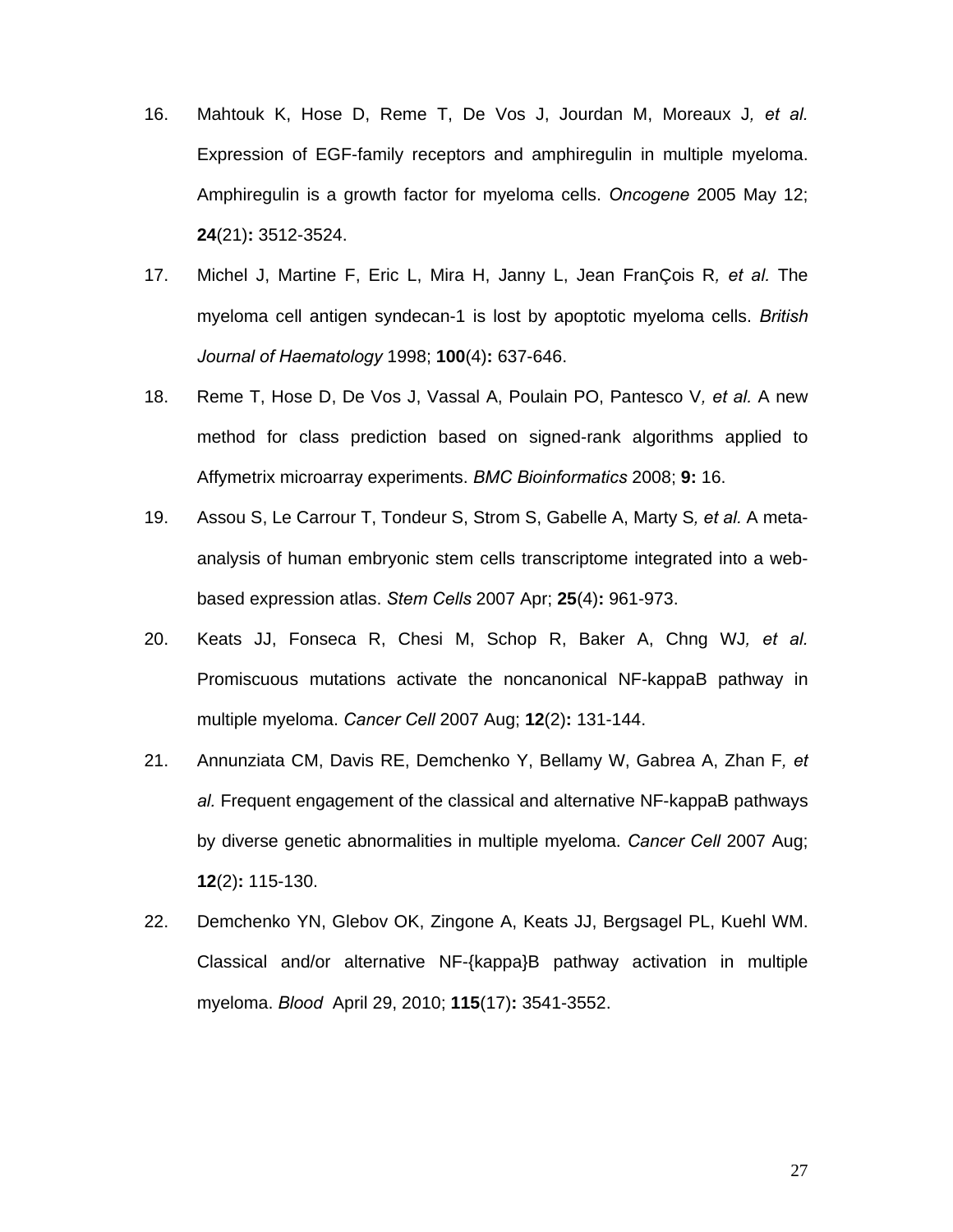- 23. Dib A, Gabrea A, Glebov OK, Bergsagel PL, Kuehl WM. Characterization of MYC translocations in multiple myeloma cell lines. *J Natl Cancer Inst Monogr* 2008; (39)**:** 25-31.
- 24. Hyun T, Yam A, Pece S, Xie X, Zhang J, Miki T*, et al.* Loss of PTEN expression leading to high Akt activation in human multiple myelomas. *Blood* 2000 November 15, 2000; **96**(10)**:** 3560-3568.
- 25. Denley A, Wallace JC, Cosgrove LJ, Forbes BE. The insulin receptor isoform exon 11- (IR-A) in cancer and other diseases: a review. *Horm Metab Res* 2003 Nov-Dec; **35**(11-12)**:** 778-785.
- 26. Denley A, Cosgrove LJ, Booker GW, Wallace JC, Forbes BE. Molecular interactions of the IGF system. *Cytokine Growth Factor Rev* 2005 Aug-Oct; **16**(4-5)**:** 421-439.
- 27. Pandini G, Vigneri R, Costantino A, Frasca F, Ippolito A, Fujita-Yamaguchi Y*, et al.* Insulin and insulin-like growth factor-I (IGF-I) receptor overexpression in breast cancers leads to insulin/IGF-I hybrid receptor overexpression: evidence for a second mechanism of IGF-I signaling. *Clin Cancer Res* 1999 Jul; **5**(7)**:** 1935-1944.
- 28. Pandini G, Wurch T, Akla B, Corvaia N, Belfiore A, Goetsch L. Functional responses and in vivo anti-tumour activity of h7C10: a humanised monoclonal antibody with neutralising activity against the insulin-like growth factor-1 (IGF-1) receptor and insulin/IGF-1 hybrid receptors. *Eur J Cancer* 2007 May; **43**(8)**:** 1318-1327.
- 29. Bret C, Hose D, Reme T, Sprynski AC, Mahtouk K, Schved JF*, et al.* Expression of genes encoding for proteins involved in heparan sulphate and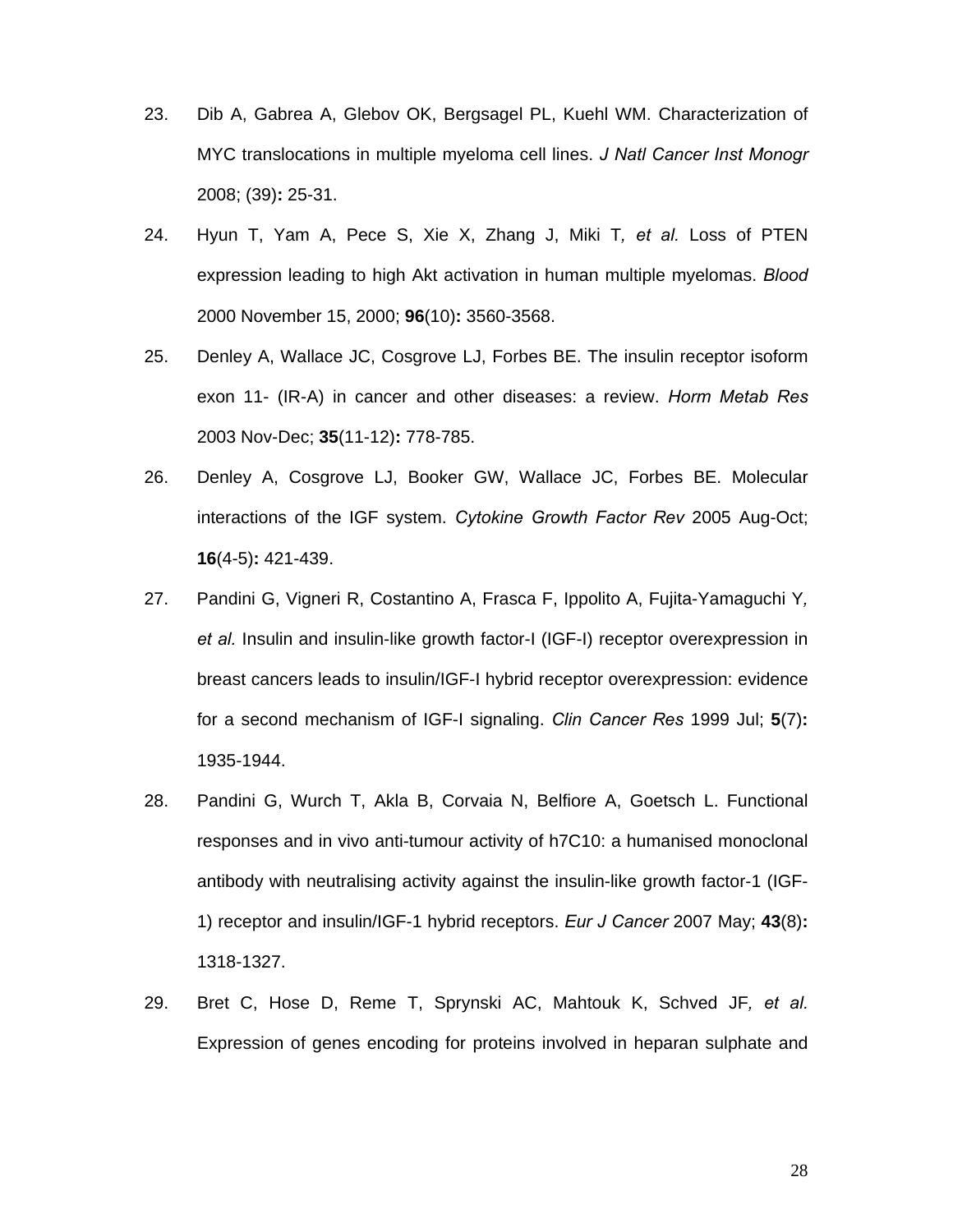chondroitin sulphate chain synthesis and modification in normal and malignant plasma cells. *Br J Haematol* 2009 May; **145**(3)**:** 350-368.

- 30. Taniguchi CM, Emanuelli B, Kahn CR. Critical nodes in signalling pathways: insights into insulin action. *Nat Rev Mol Cell Biol* 2006 Feb; **7**(2)**:** 85-96.
- 31. Moreaux J, Hose D, Reme T, Moine P, Mahtouk K, Moos M*, et al.* Osteoclast Gene Expression Profiling in Multiple Myeloma. *Blood* 2008 Nov; **112**(11)**:** 945-945.
- 32. Calle EE, Rodriguez C, Walker-Thurmond K, Thun MJ. Overweight, obesity, and mortality from cancer in a prospectively studied cohort of U.S. adults. *N Engl J Med* 2003 Apr 24; **348**(17)**:** 1625-1638.
- 33. Ma J, Li H, Giovannucci E, Mucci L, Qiu W, Nguyen PL*, et al.* Prediagnostic body-mass index, plasma C-peptide concentration, and prostate cancerspecific mortality in men with prostate cancer: a long-term survival analysis. *Lancet Oncol* 2008 Nov; **9**(11)**:** 1039-1047.
- 34. Goodwin PJ, Ennis M, Pritchard KI, Trudeau ME, Koo J, Madarnas Y*, et al.* Fasting insulin and outcome in early-stage breast cancer: results of a prospective cohort study. *J Clin Oncol* 2002 Jan 1; **20**(1)**:** 42-51.
- 35. Fortuny J, Benavente Y, Bosch R, Garcia-Villanueva M, de Sevilla AF, de Sanjose S. Type 2 diabetes mellitus, its treatment and risk for lymphoma. *Eur J Cancer* 2005 Aug; **41**(12)**:** 1782-1787.
- 36. Bowker SL, Majumdar SR, Veugelers P, Johnson JA. Increased cancerrelated mortality for patients with type 2 diabetes who use sulfonylureas or insulin. *Diabetes Care* 2006 Feb; **29**(2)**:** 254-258.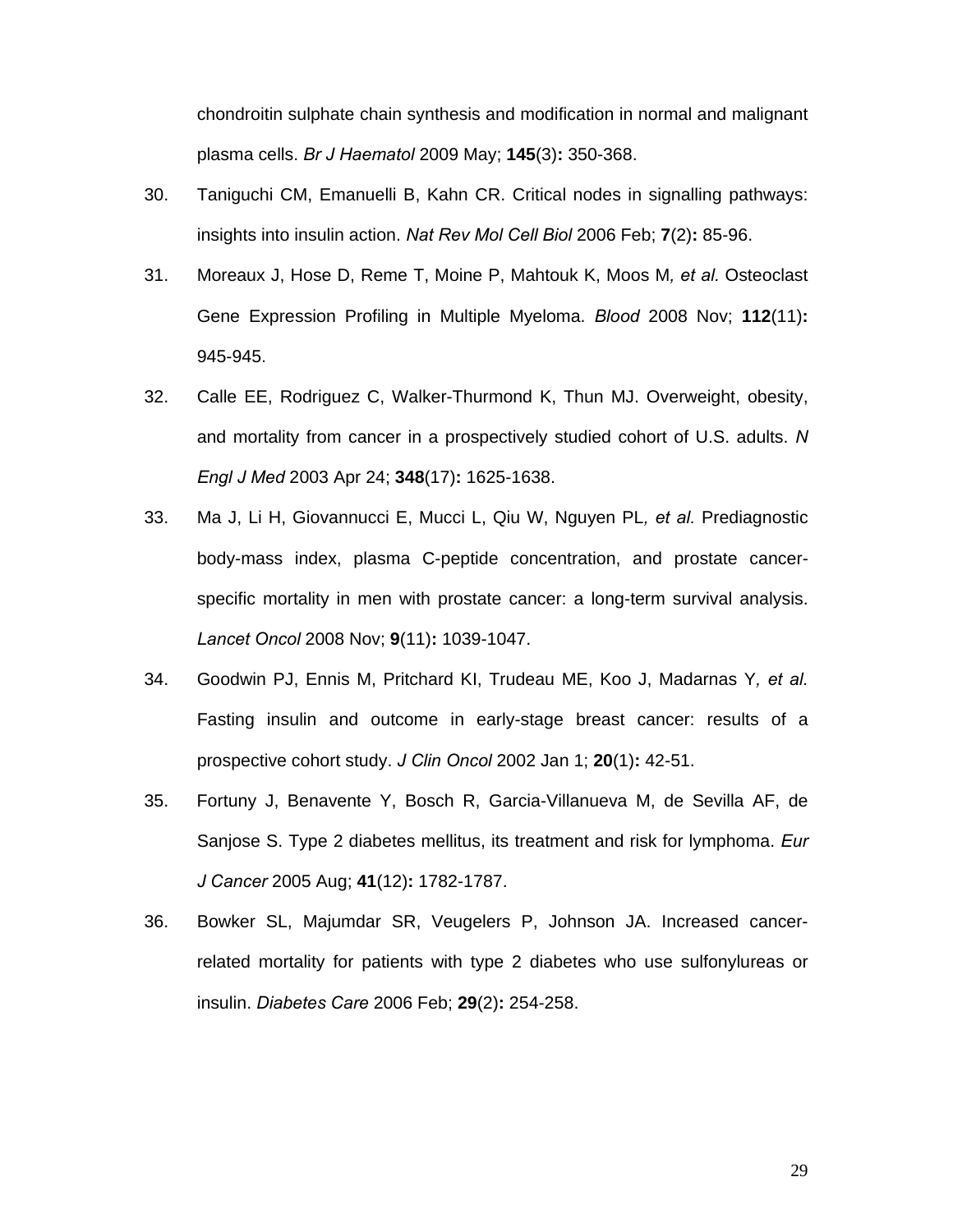#### **Legends of figures**

### **Figure 1: Expression of the insulin Receptor (INSR) on human myeloma cell lines**

(A) Cell surface expression of INSR was determined by flow cytometry using PEconjugated anti-INSR mAb. The black histograms show the FACS labelling with anti-INSR mAb. Results are the ratio of the mean fluorescence intensities (rMFI) of the labelling with the anti-INSR mAb and that with the isotype-matched control mAb (B) Correlations (Pearson correlation) of *INSR* gene expression with Affymetrix probe set 226450\_at with INSR detection by FACS analysis or with *INSR* gene expression assayed with real-time RT-PCR. Real-time RT-PCR data were normalized with GAPDH and the XG-6 HMCL was used as a standard. (C) Box plots of gene expression signal for *INSR* in 5 samples of memory B cells (MBCs), 5 samples of plasmablasts generated at day 7 using an in vitro model (D7  $\text{PBs}$ )<sup>11</sup>, 5 samples of plasma cells generated at day 10 using an in vitro model (D10 PCs)<sup>11</sup>, 7 samples of purified bone marrow plasma cells (BMPCs), primary myeloma cells (MMCs) from 206 newly-diagnosed patients with MM, and 14 HMCLs. The top, bottom and middle lines of each box correspond to the  $75<sup>th</sup>$  percentile (top quartile),  $25<sup>th</sup>$  percentile (bottom quartile) and 50<sup>th</sup> percentile (median) of the Log<sub>2</sub> Affymetrix signal for *INSR* 226450\_at probe set. The significance of the differences in median *INSR* gene expressions in the various populations was evaluated with a Wilcoxon test. \* indicates that the Wilcoxon test was significant ( $P \le 0.05$ ).

#### **Figure 2: Insulin is a myeloma growth factor**

Myeloma cell lines (HMCLs) were starved for 2 hours and cultured without growth factor (group) or with increasing concentration of insulin (A) or IGF-1 (B) for 4 days in the Syn-H culture medium. The starting cell concentration was 10<sup>5</sup> cells/ml. Results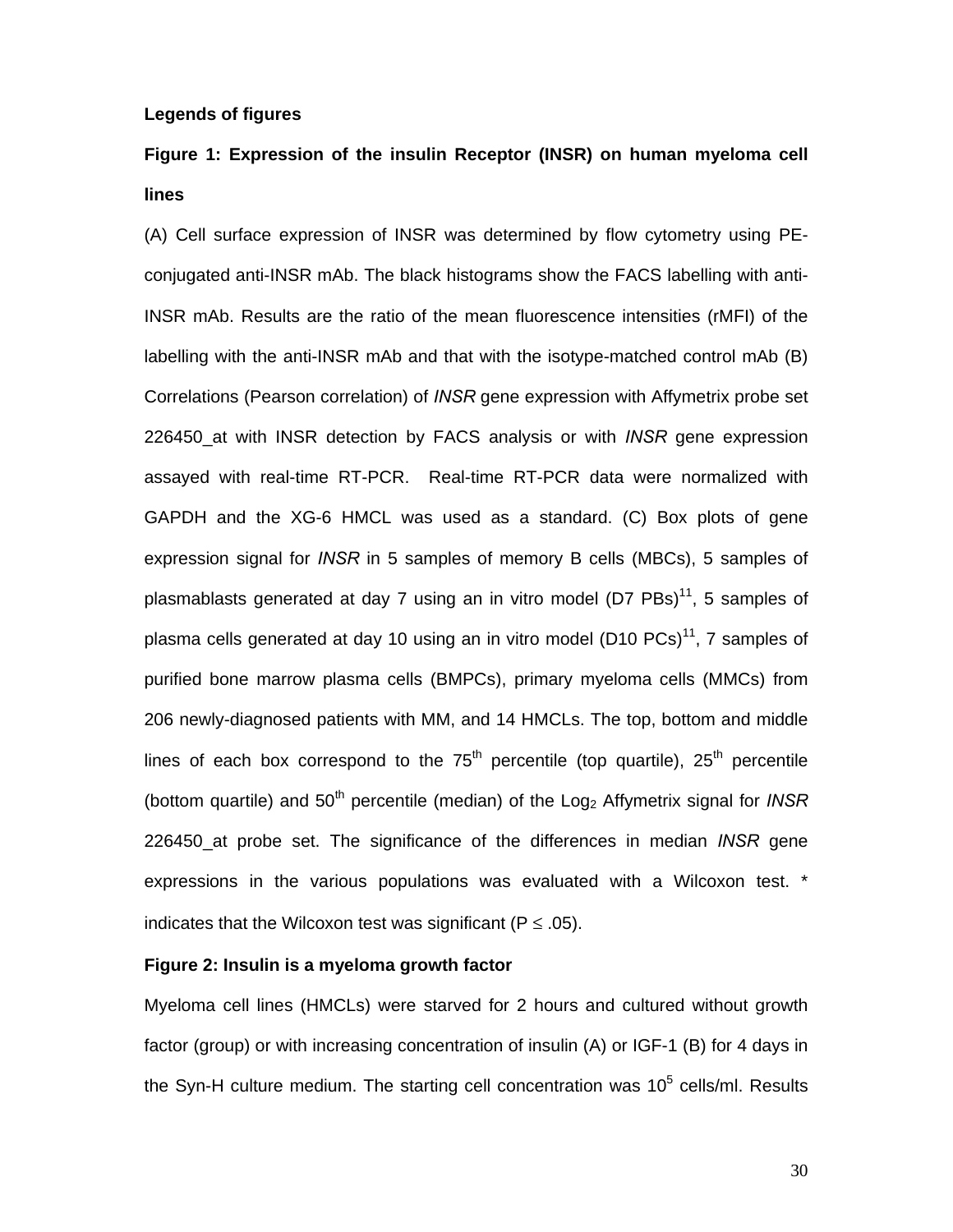are the mean luminescent signal determined in 6 replicate culture wells and are those from 1 out of 3 representative experiments. Data are shown as mean percentage  $\pm$  SD of the luminescent signal obtained with insulin or IGF-1 compared to that of the control group. \* The mean value was significantly different from that obtained in the control group using a Student *t* test (*P ≤ .05*).

## **Figure 3: Insulin growth activity is blocked by the NVP-AEW541 IGF-1R inhibitor**

XG-2, XG-5, XG-6, XG-7, XG-10 and XG-12 HMCLs were starved for 2 hours and cultured without growth factor (group) or with increasing concentration of insulin or IGF-1 and without inhibitor or with anti-INSR mAb (1 µg/ml), or the NVP-AEW541 IGF-1R inhibitor (0.5 µM) for 4 days in Syn-H culture medium. The starting cell concentration was 10 $5$  cells/ml. Results are given as the mean luminescent signal determined in 6 replicate culture wells and from 1 out of 3 representative experiments. For each culture group, data are expressed as mean percentage  $\pm$  SD of the luminescent signal obtained with insulin or IGF-1 with or without inhibitor compared to that of the group of cells cultured with culture medium alone. \* The mean value was significantly different from that obtained in the control group using a Student *t* test (*P ≤ .05*).

# **Figure 4: Insulin receptor associates with IGF-1R at the cell membrane of myeloma cells and insulin induces IGF-1R and INSR phosphorylations**

Signaling pathways induced by insulin. XG-2 cells were starved at 37°C for 18 hours in Syn-H serum-free culture medium. Cells were then cultured without cytokine (control) or insulin (100 ng/ml) and without inhibitor or with NVP-AEW541 IGF-1R kinase inhibitor (1  $\mu$ M) or the anti-INSR mAb (1  $\mu$ g/ml) for 20 minutes at 37°C in the Syn-H culture medium*.* The receptor inhibitors were added to cells for 4 hours at the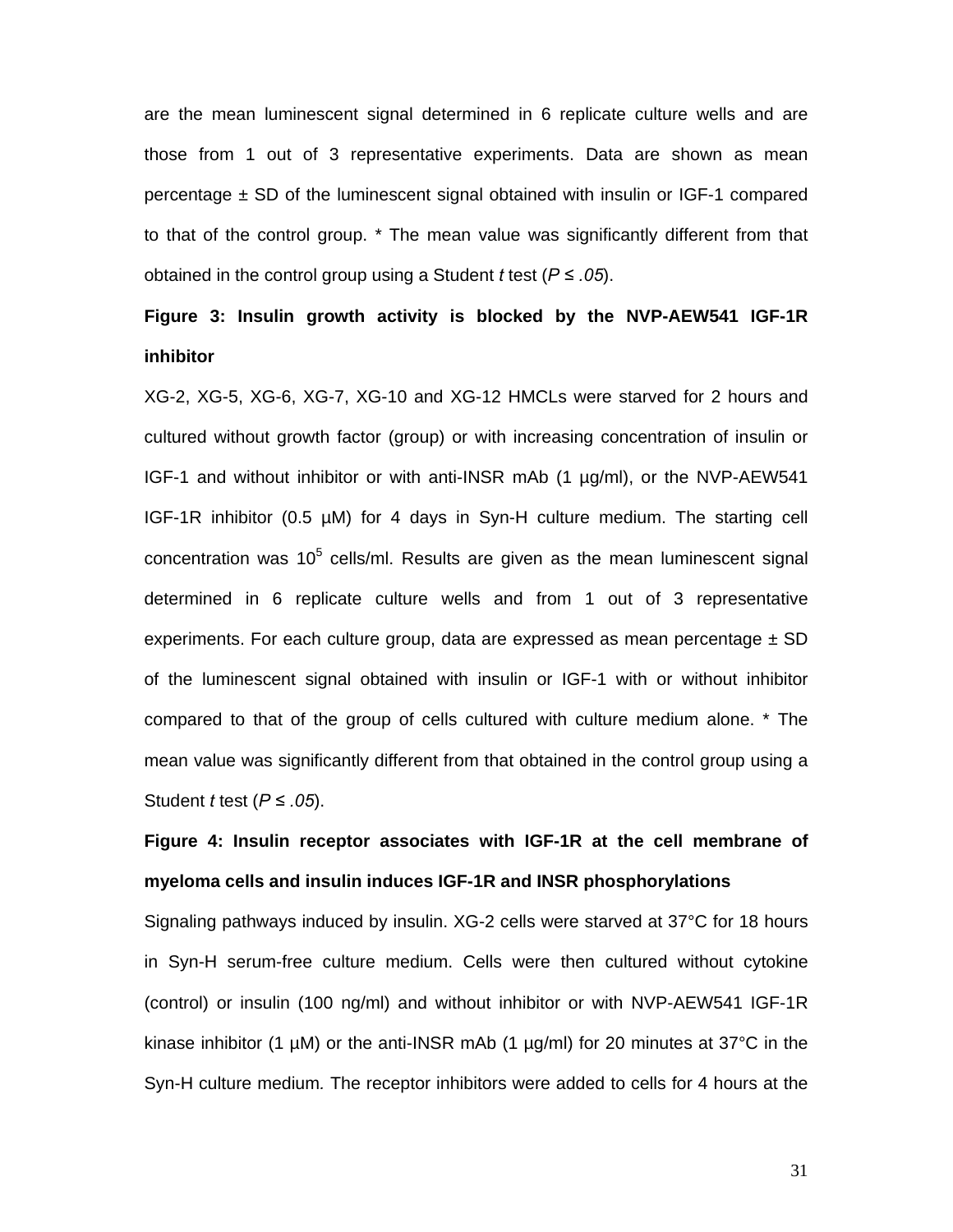end of starvation culture and during exposure to insulin. Cell lysates were immunoblotted with anti-phospho-Akt antibody and reprobed with anti-akt antibody, anti-phospho-MAPK antibody and reprobed with anti-MAPK. Anti-β actin was used as a loading control. (B) Immunoprecipitation (IP) of XG-7 and XG-12 cell lysates with polyclonal antibodies against either INSR or IGF-1R and detection of both receptors with the same antibodies on the same membrane by western blot. Before IP, lysates were treated without dithiotreitol (DTT), *i.e.* in non-denaturating condition (nd), or with DTT, *i.e.* in denaturating condition (d) to break protein complexes. Standard (std) is the cell lysates without IP. XG-12 was used as negative control for IGF-1R. (C) IP of XG-1, XG-2, XG-5, XG-6, XG-10 and XG-20 lysates with a polyclonal antibody to IGF-1R and detections of INSR and IGF-1R with anti-INSR and anti-IGF-1R antibodies by western blot. XG-10 was used as negative control for IGF-1R and INSR. (D) XG-7 cells were starved at 37°C for 18 hours in Syn-H serum-free culture medium. Cells were then cultured without cytokine (control), or with IGF-1 (100 ng/ml) or with insulin (100 ng/ml) for 20 minutes at 37°C. The immunoprecipitation of INSR or IGF-1R in XG-7 lysates were done in denaturing condition. Cell lysates were immunoblotted with an anti-phospho-IGF-1R/INSR antibody, reprobed with an anti-INSR antibody and reprobed with an anti-IGF-1R antibody again.

# **Figure 5: Serum insulin can promote the growth of myeloma cell lines and primary myeloma cells**

(A) XG-2 MMC were cultured for 4 days in Syn-H culture medium with graded concentrations of human AB serum, in the presence a neutralizing anti-INSR mAb (1 μg/ml) or IGFBP-3 inhibitor to IGF-1 (2 μg/ml). Results are the mean luminescent signal  $\pm$  SD of 5 different experiments.  $*$  The mean value was significantly different from that obtained in the control group using a Student *t* test (*P ≤ .05*).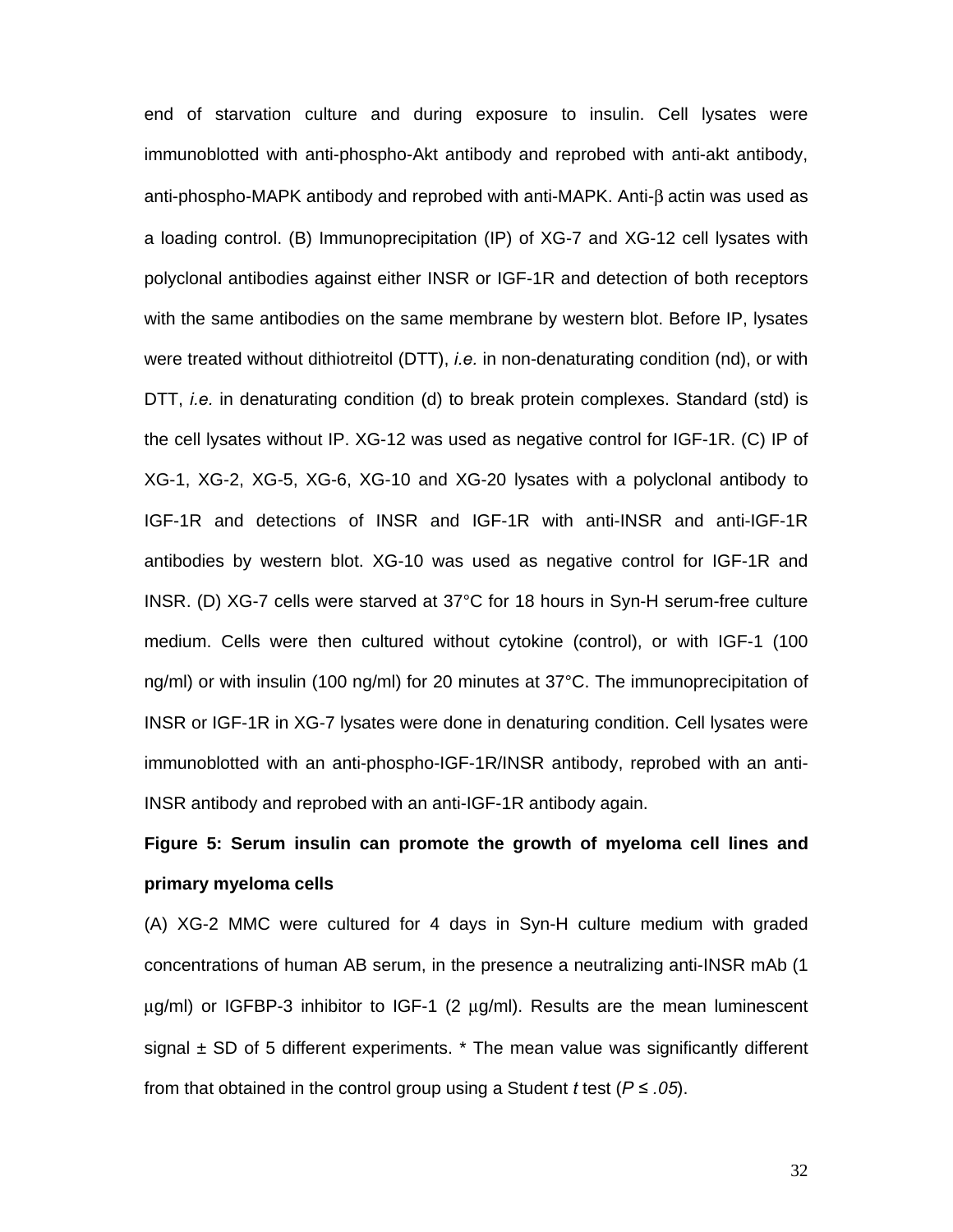(B) The anti-INSR mAb (1 μg/ml) specifically blocked the effect of insulin (10 ng/ml) unlike that of IGF-1 (10 ng/ml) and IGFBP-3 (2 μg/ml) that of IGF-1 (10 ng/ml) unlike that of insulin (10 ng/ml). \* The mean value was significantly different from that obtained in the control group using a Student *t* test ( $P \le .05$ ); \*\* the mean luminescent signal with insulin and anti-INSR mAb (IGF-1 and IGFBP-3) was significantly lower than that with insulin (IGF-1) ( $P \le .05$ ); \*\*\* the mean luminescent signal with insulin and IGFBP-3 (IGF-1 and anti-INSR mAb) was not significantly different than that with IGF-1 (insulin).

(C) Bone marrow mononuclear cells (5 x 10<sup>5</sup> cells/ml) from patients with MM were cultured for 5 days in two culture systems. The first one used Syn-H serum-free culture medium without or with 100 ng/ml recombinant insulin or IGF-1. The second one used RPMI1640 + 5% AB serum without or with neutralizing anti-INSR mAb (1 μg/ml) or IGFBP-3 (2 μg/ml). At the end of the culture, viable cells were counted and the MMC expressing CD138 were determined. Data are dot plot FACS profiles of CD138 labelling and SSC of one patient sample representative of 7.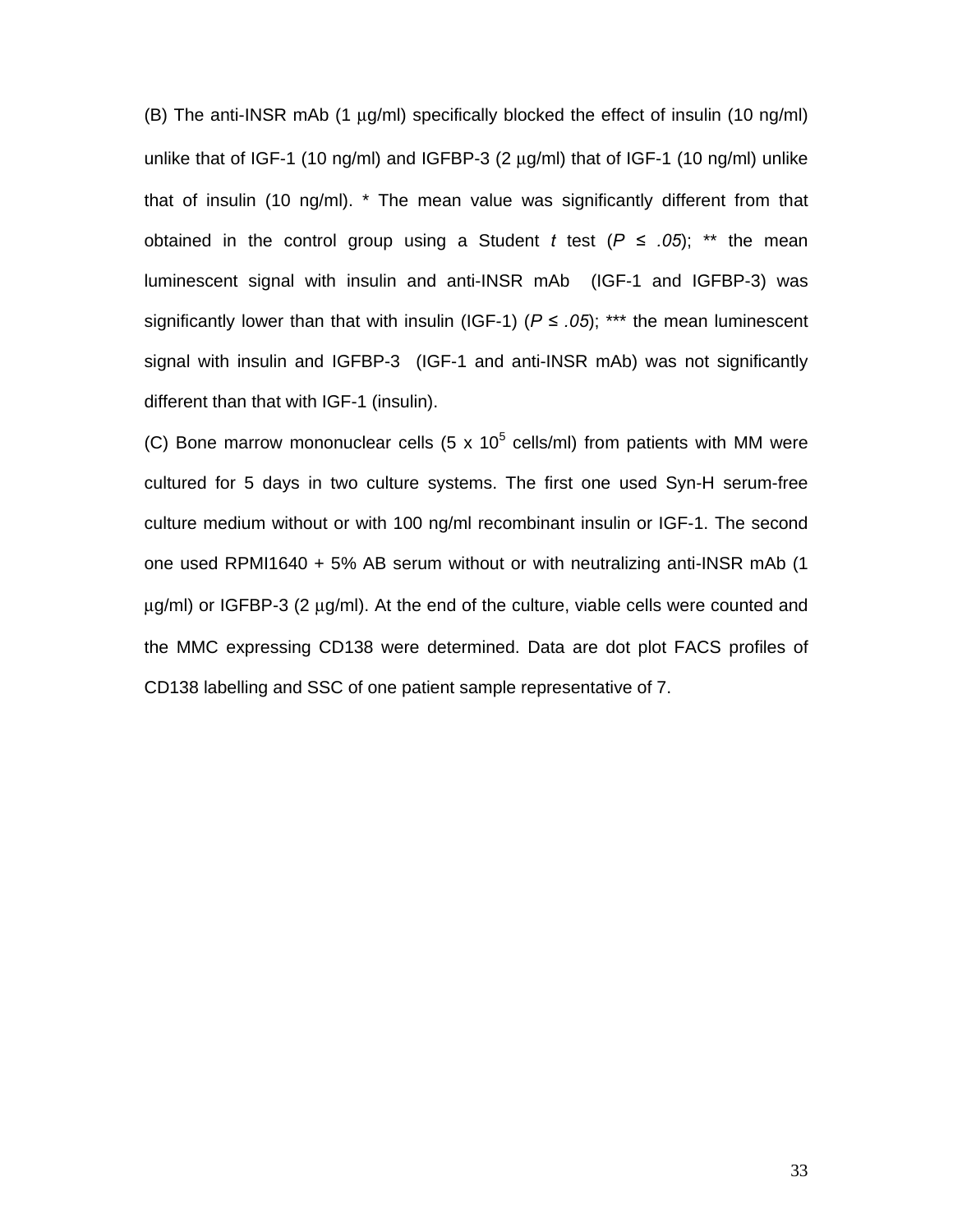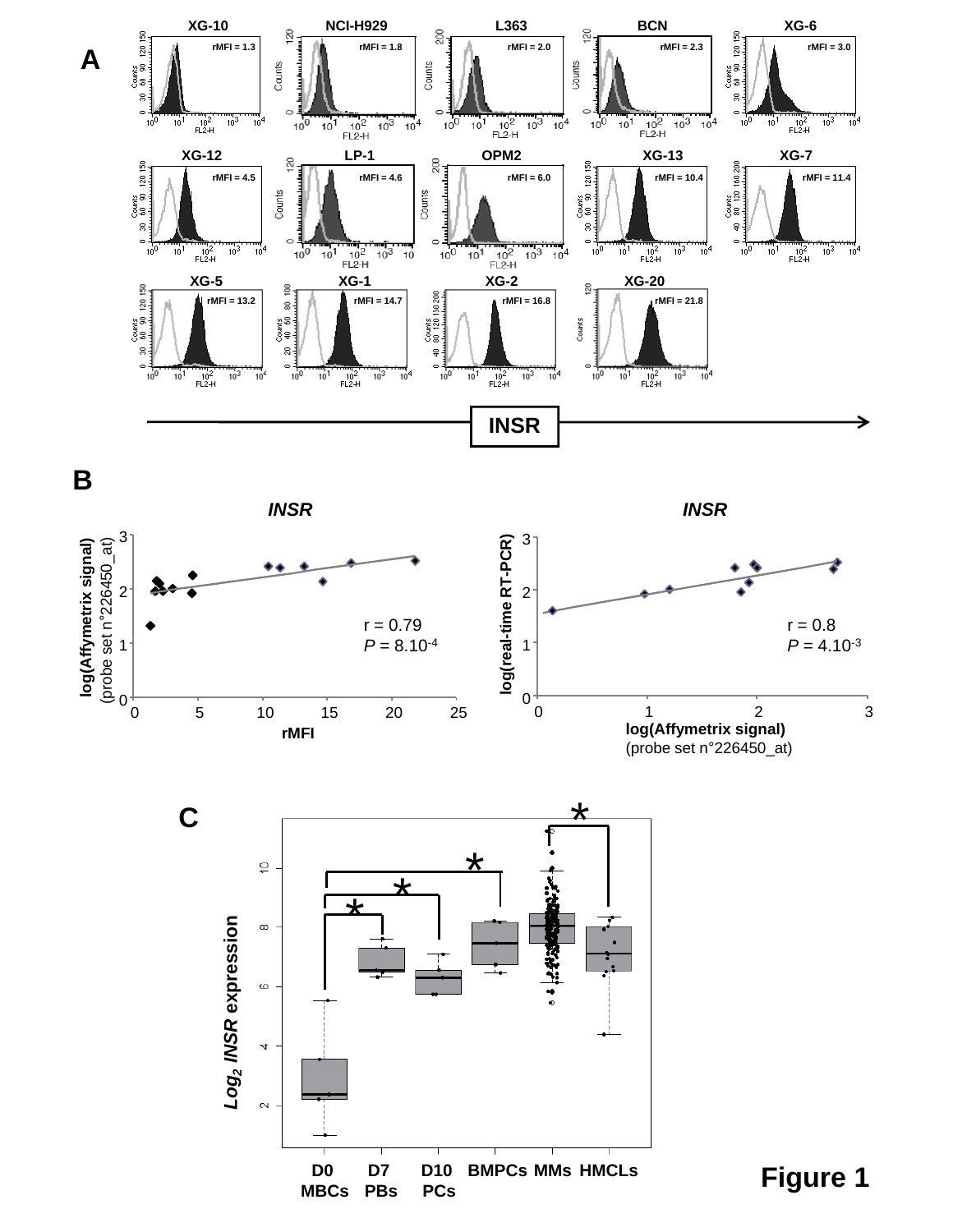**Figure 2**

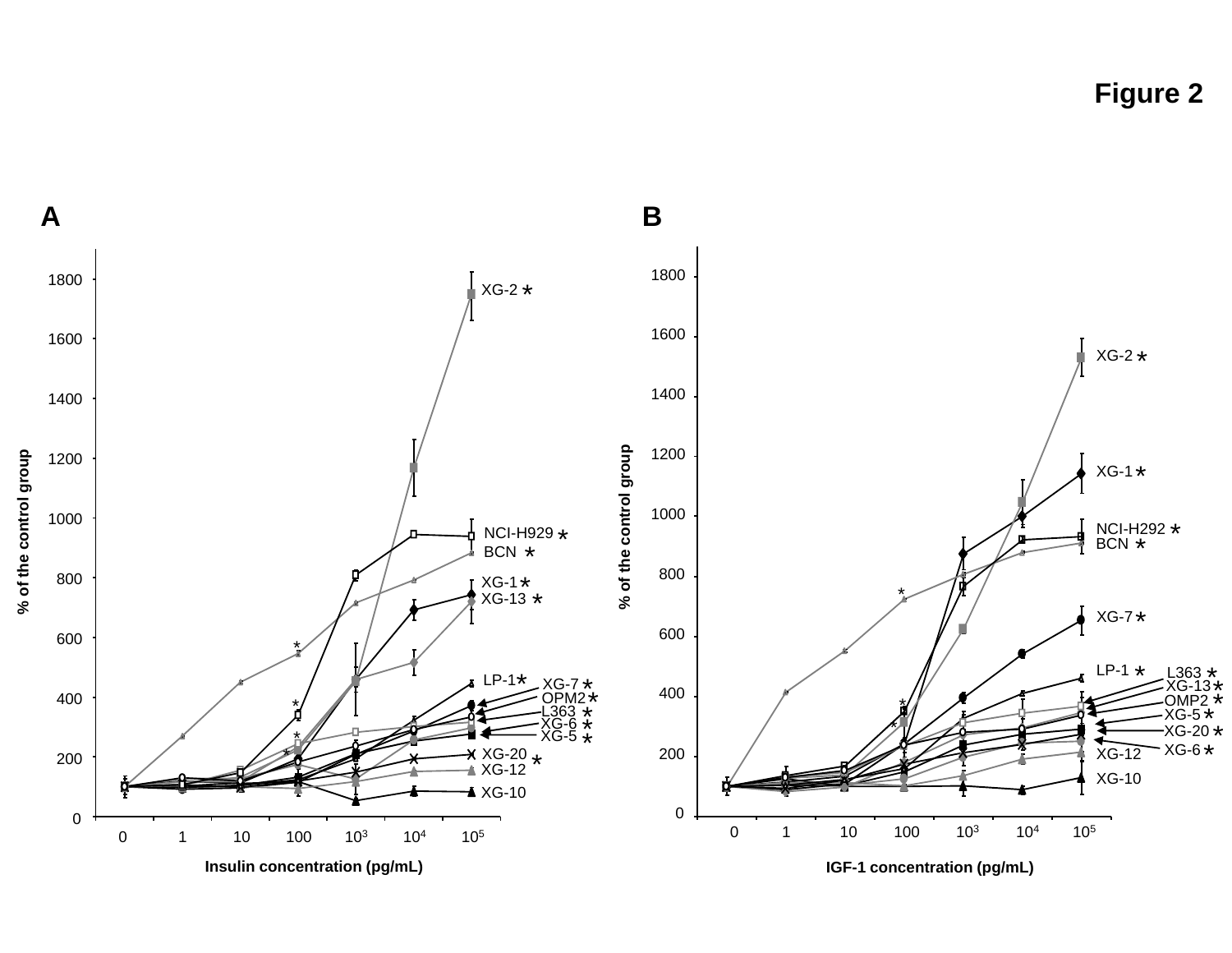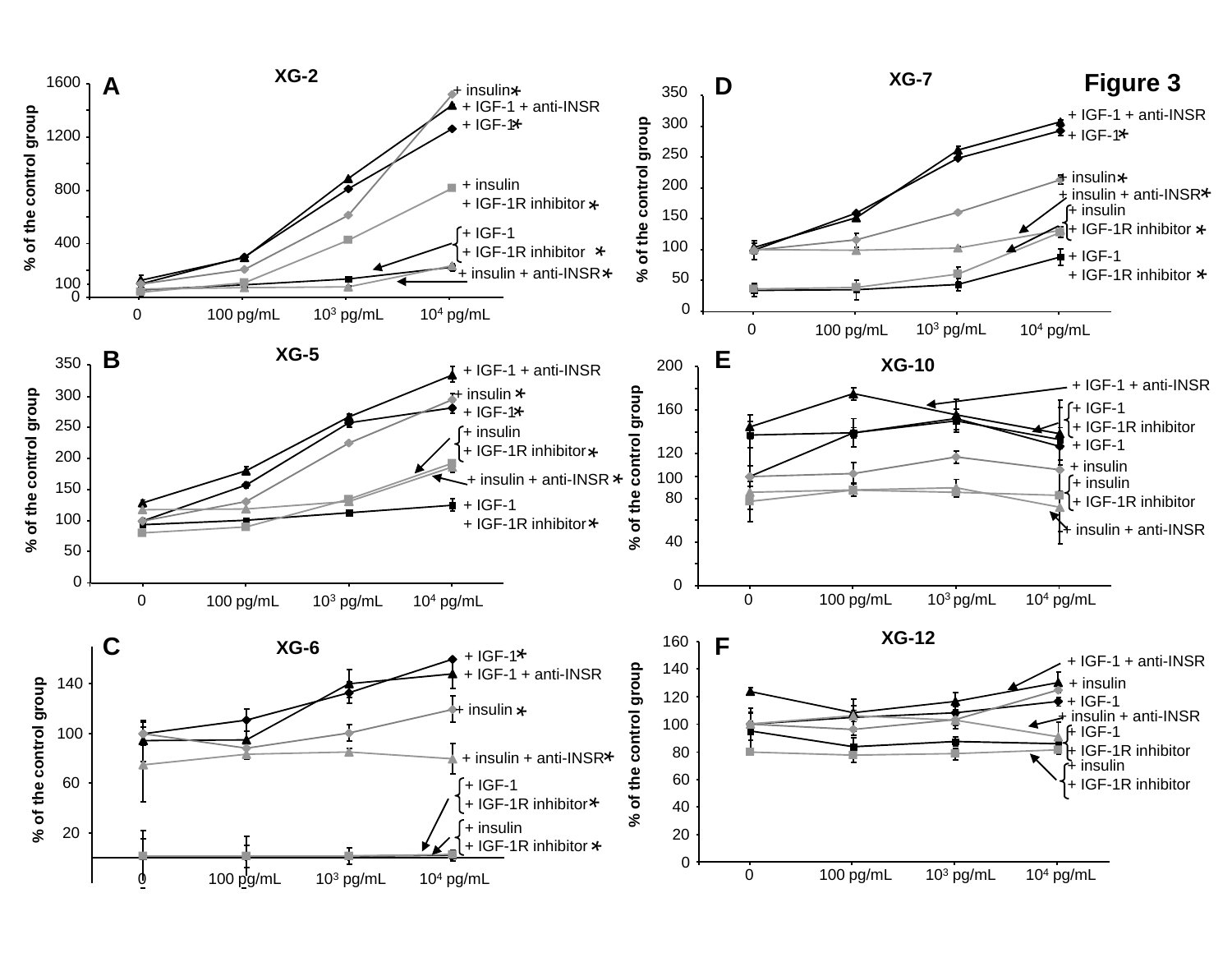| A              |         |             | $XG-2$                   |                 | $\mathbf B$                   |     |          |          |     |         |        |          |                                |        |        |              |         |                                                               |  |
|----------------|---------|-------------|--------------------------|-----------------|-------------------------------|-----|----------|----------|-----|---------|--------|----------|--------------------------------|--------|--------|--------------|---------|---------------------------------------------------------------|--|
|                |         |             | $+$ insulin<br>100 ng/mL |                 | IP: IGF-1R                    |     | $XG - 7$ | IP       |     | $XG-12$ | IP     |          | IP: INSR                       |        | $XG-7$ | IP           |         | $XG-12$<br>IP                                                 |  |
|                | control | - inhibitor | +IGF-1R inhibitor        | + anti-INSR mAb | <b>IB: INSR</b><br>IB: IGF-1R | std | nd       | d        | std | nd      | d      |          | $IB:IGF-1R$<br><b>IB: INSR</b> | std    | nd     | d            | std     | nd<br>$\frac{\partial \widetilde{H}}{\partial \widetilde{H}}$ |  |
| P-Akt<br>Akt   |         |             |                          |                 |                               |     |          |          |     |         |        |          |                                |        |        |              |         |                                                               |  |
| P-MAPK         |         |             |                          |                 | $\mathbf C$                   |     |          | $XG-1$   |     | $XG-2$  | $XG-6$ |          |                                | $XG-5$ |        | <b>XG-10</b> | $XG-20$ |                                                               |  |
| <b>MAPK</b>    |         |             |                          |                 | IP: IGF-1R                    |     | std      | $\sf IP$ | std | IP      | std    | $\sf IP$ | std                            | P      | std    | IP           | std     | P                                                             |  |
| $\beta$ -actin |         |             |                          |                 | <b>IB: INSR</b>               |     |          |          |     |         |        |          |                                |        |        |              |         |                                                               |  |
|                |         |             |                          |                 | IB: IGF-1R                    |     |          |          |     |         |        |          |                                |        |        |              |         |                                                               |  |
|                |         |             |                          |                 |                               |     |          |          |     |         |        |          |                                |        |        |              |         |                                                               |  |
|                |         |             |                          |                 | D                             |     |          |          |     |         |        |          |                                |        |        |              |         |                                                               |  |

 $\mathbf D$ 

**IB : INSR**

**IB : IGF-1R**

**XG-7 IP : INSRstd IP : IGF-1R** + insulin + insulin  $+$  insulin + insulin + IGF-1 + insulin + insulin + IGF-1 control control control + IGF-1 **G / S IB : P-IGF-1R/INSR**

 $\overline{d}$ 

**Figure 4**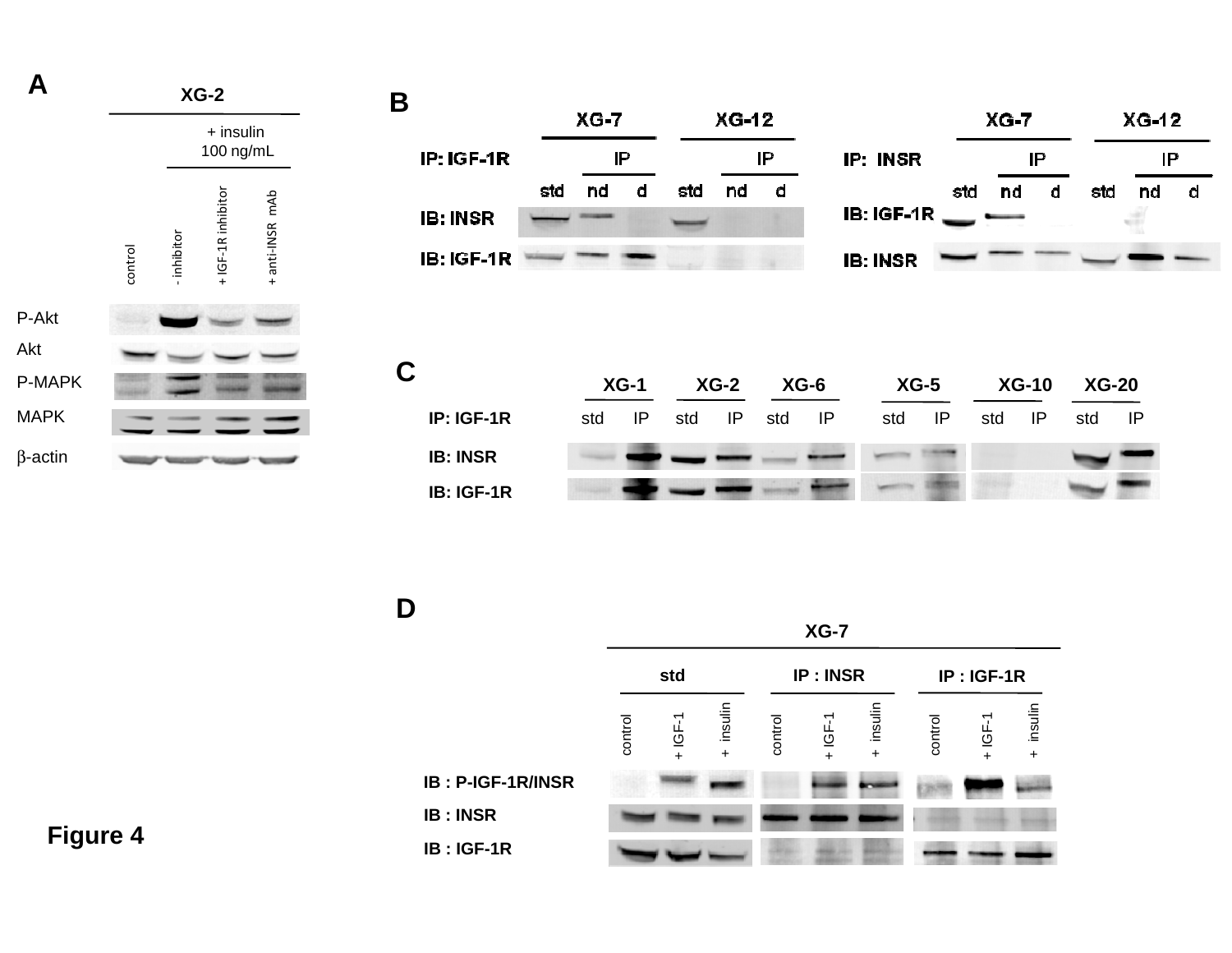# **Figure 5**





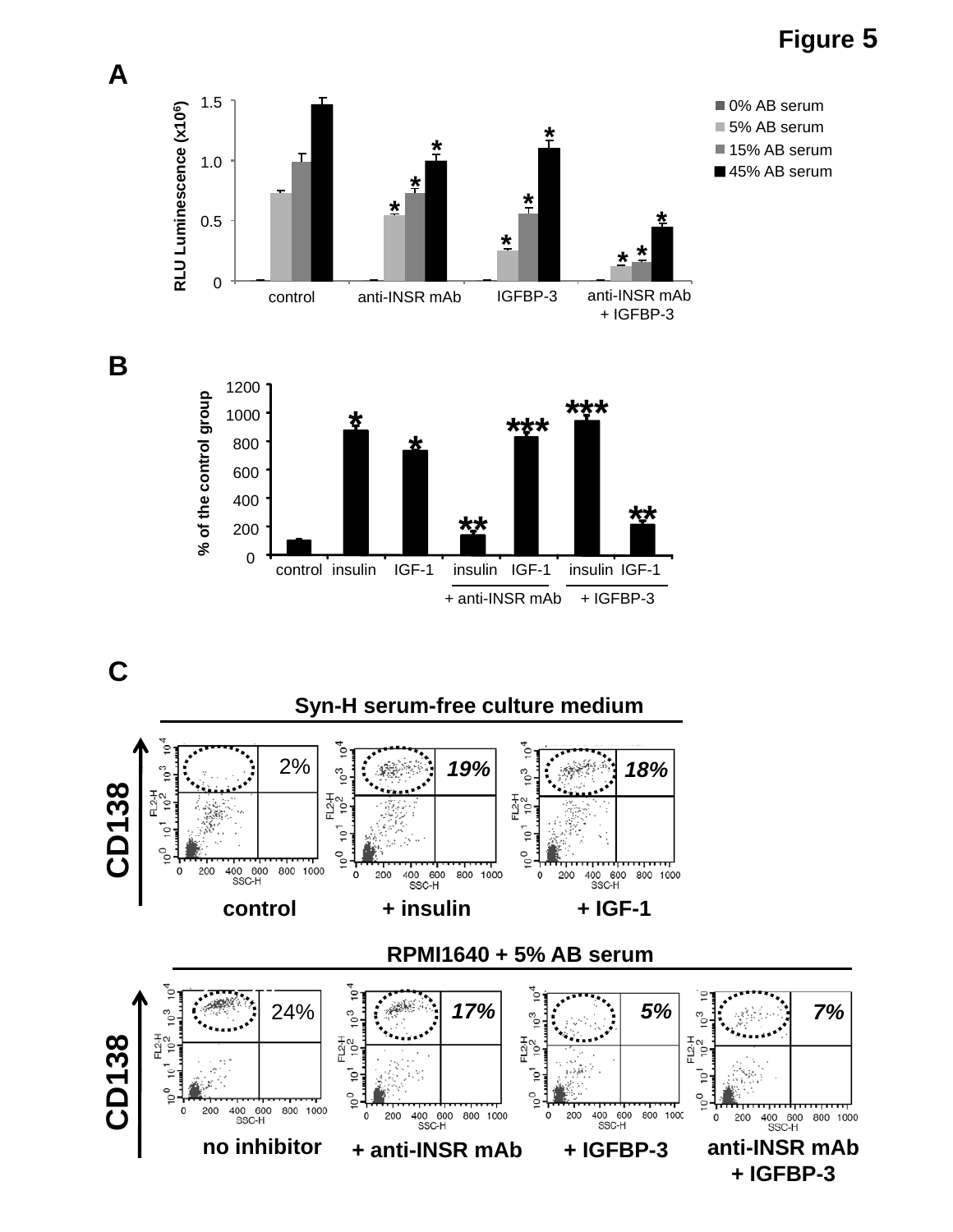| recombinant<br>growth factor | <b>Insulin</b>                 | IGF-1 | <b>Insulin</b> | IGF-1                                            | <b>Insulin</b>                                        | IGF-1 |  |
|------------------------------|--------------------------------|-------|----------------|--------------------------------------------------|-------------------------------------------------------|-------|--|
| inhibition                   | anti-INSR MoAb<br>% inhibition |       |                | $\alpha$ IR3<br>anti-IGF-1R MoAb<br>% inhibition | NVP-AEW541<br><b>IGF-1R inhibitor</b><br>% inhibition |       |  |
| $XG-2$                       | 85%                            | $0\%$ | 70%            | 57%                                              | 46%                                                   | 82%   |  |
| $XG-5$                       | 37%                            | $0\%$ | 75%            | 78%                                              | 35%                                                   | 55%   |  |
| $XG-7$                       | 38%                            | $0\%$ | 63%            | 90%                                              | 40%                                                   | 70%   |  |
| INSR IGF-1R XG-10            | 0%                             | $0\%$ | 5%             | $0\%$                                            | 3%                                                    | 5%    |  |

# **Table 1: The** α**IR3 monoclonal antibody to IGF-1R blocked insulin-induced myeloma cell growth factor activity.**

HMCLs were starved for 2 hours and cultured without growth factor (control), or with insulin (10 ng/ml), or IGF-1 (10 ng/ml) for 4 days in the Syn-H culture medium, without inhibitor or with an anti-INSR mAb (1  $\mu$ g/ml), or the  $\alpha$ IR3 anti-IGF-1R mAb (4 µg/ml) or the NVP-AEW541 IGF-1R kinase inhibitor (0.5 µM). Results are the mean luminescent signal determined in 6 replicate culture wells and are those from 1 out of 3 representative experiments. Data are expressed as mean percentage  $\pm$  SD of the luminescent signal obtained with the inhibitor compared to that obtained with insulin or IGF-1 alone. When the percentages were significantly different with a Student *t* test (*P* ≤ .05), data are shown in bold and italic.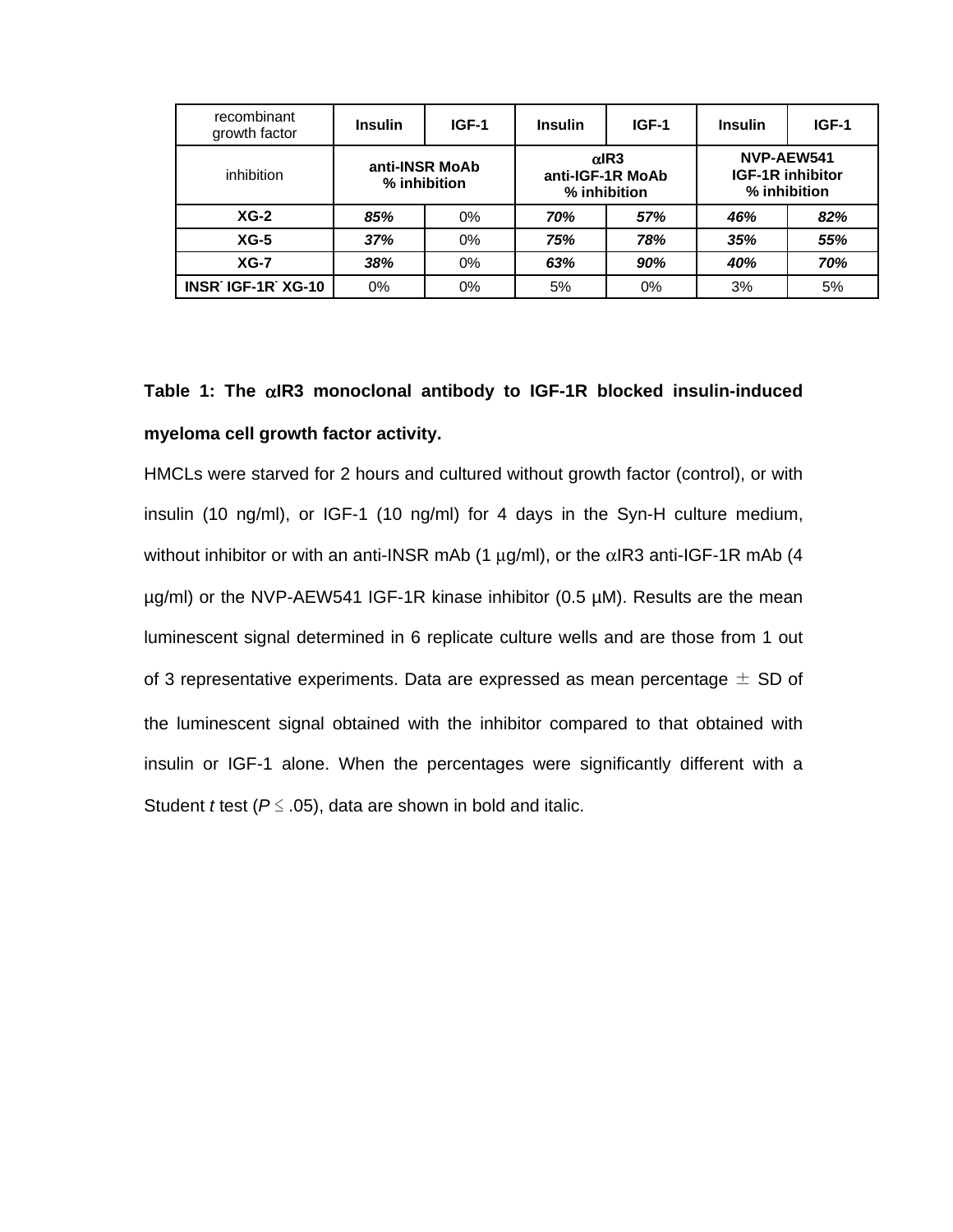|          | Annexin V <sup>+</sup> cells (%) |           |           |          |  |  |
|----------|----------------------------------|-----------|-----------|----------|--|--|
| А        | control                          | + Insulin | $+$ IGF-1 | $+$ IL-6 |  |  |
| $XG-2$   | 69%                              | 25%       | 34%       | 24%      |  |  |
| $XG - 7$ | 25%                              | 10%       | 9%        | 8%       |  |  |
| $XG-10$  | 87%                              | 88%       | 84%       | 63%      |  |  |
| $XG-12$  | 56%                              | 48%       | 48%       | 40%      |  |  |

|         | BrdU <sup>+</sup> cells (%) |           |           |          |  |  |  |
|---------|-----------------------------|-----------|-----------|----------|--|--|--|
| Β       | control                     | + Insulin | $+$ IGF-1 | $+$ IL-6 |  |  |  |
| $XG-2$  | 3%                          | 25%       | 23%       | 32%      |  |  |  |
| $XG-7$  | 40%                         | 70%       | 69%       | 44%      |  |  |  |
| $XG-10$ | 1%                          | 1%        | 2%        | 12%      |  |  |  |
| $XG-12$ | 6%                          | 11%       | 8%        | 13%      |  |  |  |

#### **Table 2: Insulin promotes the survival and the proliferation of HMCLs.**

HMCLs were starved for 2 hours and cultured without growth factor (control) or with insulin (10 ng/ml), IGF-1 (10 ng/ml), or IL-6 (2 ng/ml) for 3 days in the Syn-H culture medium. The starting cell concentration was 2 x  $10^5$  cells/ml. At the end of the culture, BrdU was added for 30 minutes. The percentage of apoptotic cells (A) and the percentage of cells in the S phase (B) were evaluated by flow cytometry after staining with Annexin V or with an anti-BrdU antibody. Results are the percentage of the labelled cells and are those from 1 out of 3 representative experiments. When the percentages were different with a Student *t* test ( $P \le .05$ ) from those obtained with cells cultured in culture medium alone (control group), data are shown in bold and italic.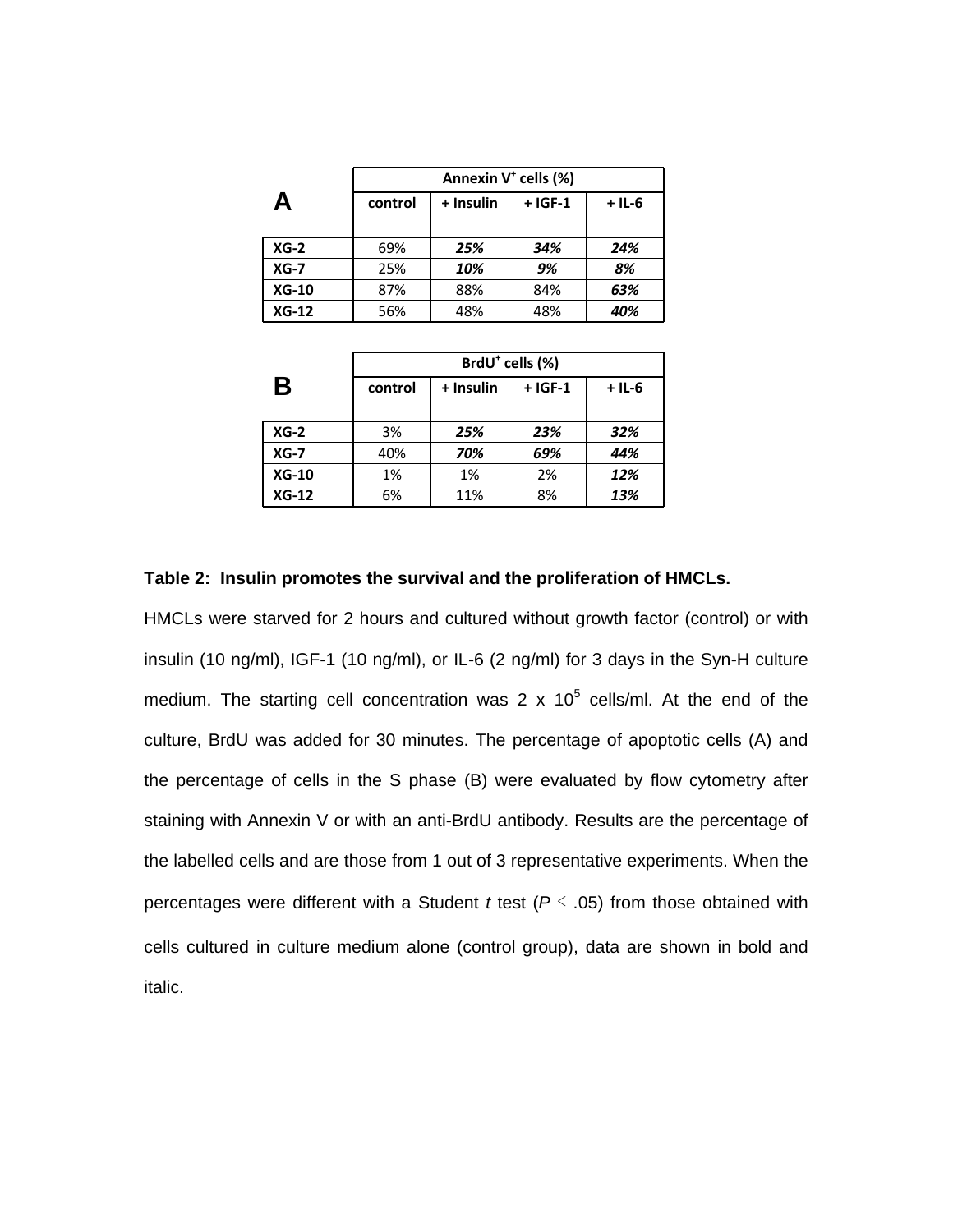|                                                             | Syn-H serum-free medium |              |               |  |  |
|-------------------------------------------------------------|-------------------------|--------------|---------------|--|--|
|                                                             | control                 | insulin      | IGF-1         |  |  |
| CD138 <sup>+</sup> myeloma cell<br>number/ml (median value) | 3828                    | 13018        | 13134         |  |  |
| range                                                       | 1600-274890             | 2280-399718  | 4250-333427   |  |  |
| P-value                                                     |                         | 0.028        | 0.018         |  |  |
| non myeloma cell number/ml<br>(median value)                | 145110                  | 267498       | 206866        |  |  |
| range                                                       | 96390-216370            | 90300-313467 | 206866-245750 |  |  |
| P-value                                                     |                         | 0.06         | 0.09          |  |  |

|                                                             | RPMI1640 + 5% AB serum |               |              |                              |  |  |
|-------------------------------------------------------------|------------------------|---------------|--------------|------------------------------|--|--|
|                                                             | no inhibitor           | anti-INSR mAb | IGFBP-3      | anti-INSR $mAb +$<br>IGFBP-3 |  |  |
| CD138 <sup>+</sup> myeloma cell<br>number/ml (median value) | 49806                  | 24486         | 18040        | 15697                        |  |  |
| range                                                       | 8831-344448            | 5773-315954   | 6982-298218  | 5616-282656                  |  |  |
| $P$ -value                                                  |                        | 0.018         | 0.028        | 0.018                        |  |  |
| non myeloma cell number/ml<br>(median value)                | 136169.5               | 154846.12     | 159382.08    | 124384                       |  |  |
| range                                                       | 100716-396546          | 73725-415400  | 67969-391960 | 57694-286936                 |  |  |
| P-value                                                     |                        | 0.40          | 0.31         | 0.05                         |  |  |

# **Table 3: Primary myeloma cells are stimulated by insulin or IGF-1 and the anti-INSR mAb or the anti-IGF-1 inhibits their survival.**

Mononuclear cells from patients with MM were cultured for 5 days at 5 x 10<sup>5</sup> cells/ml in serum-medium free without cytokine or with either insulin (100 ng/ml) or IGF-1 (100 ng/ml). To study the role of human serum insulin or IGF-1, primary myeloma cells were cultured in RPMI 1640 medium and 5% AB serum with either the anti-INSR mAb (1 µg/ml) or IGFBP-3 (2 µg/ml). In each culture group, cells were counted and labelled with an anti-CD138-PE antibody and  $CD138<sup>+</sup>$  and  $CD138<sup>-</sup>$  cells determined by FACS analysis. Data are the median values and ranges determined with of 7 patients' samples. Results in bold and italic indicate that the median value compared to that of the control group is statistically significantly different using a Wilcoxon test for pairs (*P* ≤ .05).